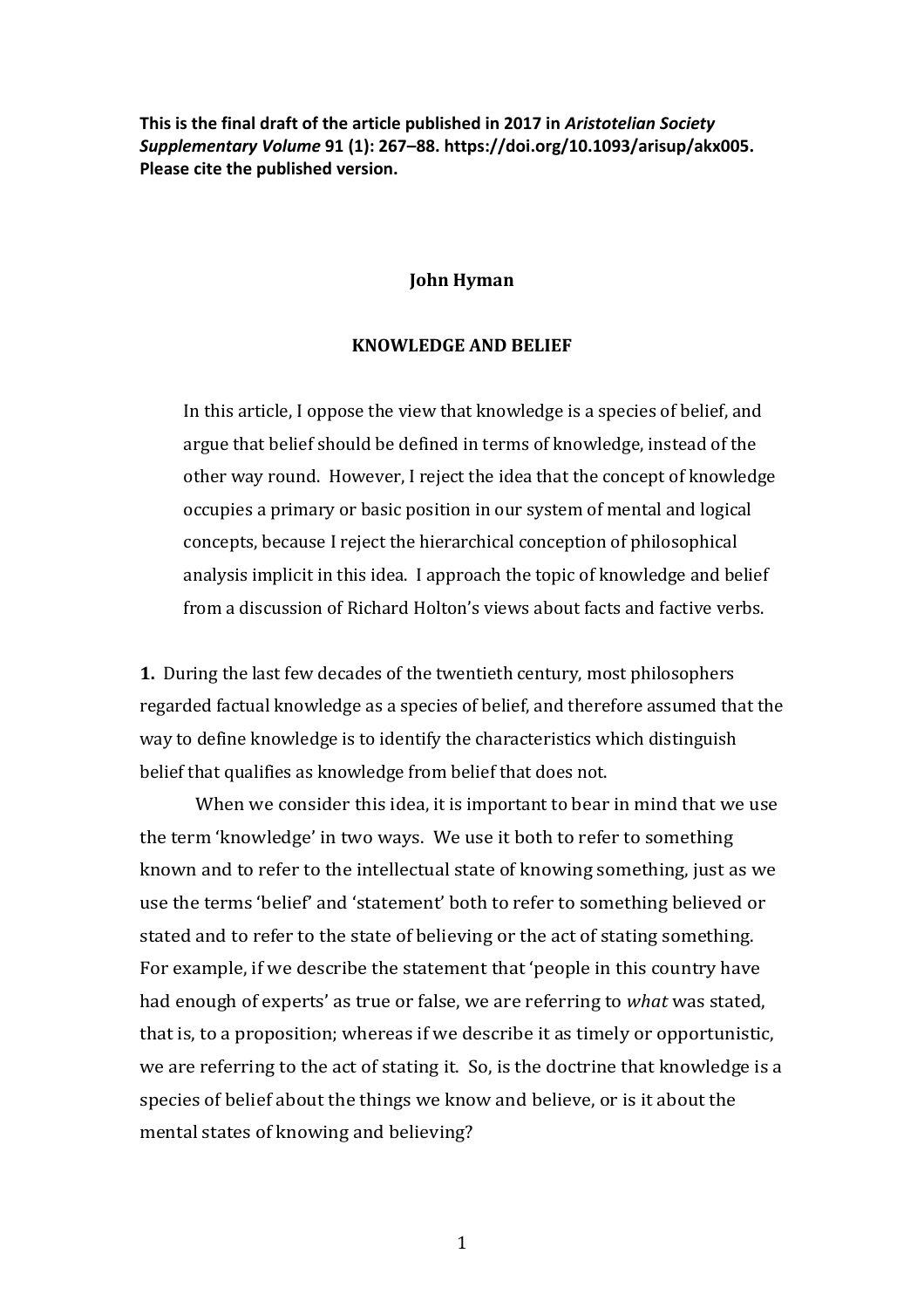The answer is that philosophers have not always drawn this distinction assiduously, but as epistemology and the philosophy of science gradually separated, in the course of the twentieth century, a theory of knowledge was increasingly seen as being concerned with the mental state of knowing. In Russell's *Philosophy of Logical Atomism*, a 'theory of knowledge' means a systematic exposition of the logical structure of what a person believes or knows (Russell 2010, pp. 4*f*). But within fifty years it had come to mean a theory about the nature of a mental state, and the great majority of philosophers who pursued the theory of knowledge in this sense held that believing is a generic state, of which knowing is a species.

This is an attractive doctrine because it provides a simple explanation of two facts (if indeed they are facts) about knowledge and belief. The first is that knowledge and belief tend to have the same mental and physical effects. For example, as Plato pointed out, a guide who has never travelled from Athens to Larissa, and does not know the way, but has the right opinion or belief about the route purely by chance, will take the same road as a guide who *does* know the way, and has made the journey many times. Thus, if knowledge and belief are dispositional states of mind, they appear to be dispositions to think and act in the same ways. This is what we should expect if knowledge is a species of belief, distinguished perhaps by its source or accreditation, and it is difficult to explain otherwise.

The second fact, or supposed fact, is that believing that something is the case is necessary but not sufficient for knowing it. For example, it seems plausible that one cannot know that the earth goes round the sun unless one believes that it does, whereas one can of course believe that the earth goes round the sun without knowing that it does. Copernicus himself was in this position. If knowledge is a species of belief, we can see why this asymmetry exists. For if X is a species of the genus Y—as *homo sapiens* is a species of *homo*, and as trotting is a species of equine gait—then being a case of Y is necessary but not sufficient for being a case of X.

**2.** For these reasons, the doctrine that knowledge is a species of belief held epistemology captive for many years. But eventually its grip loosened, not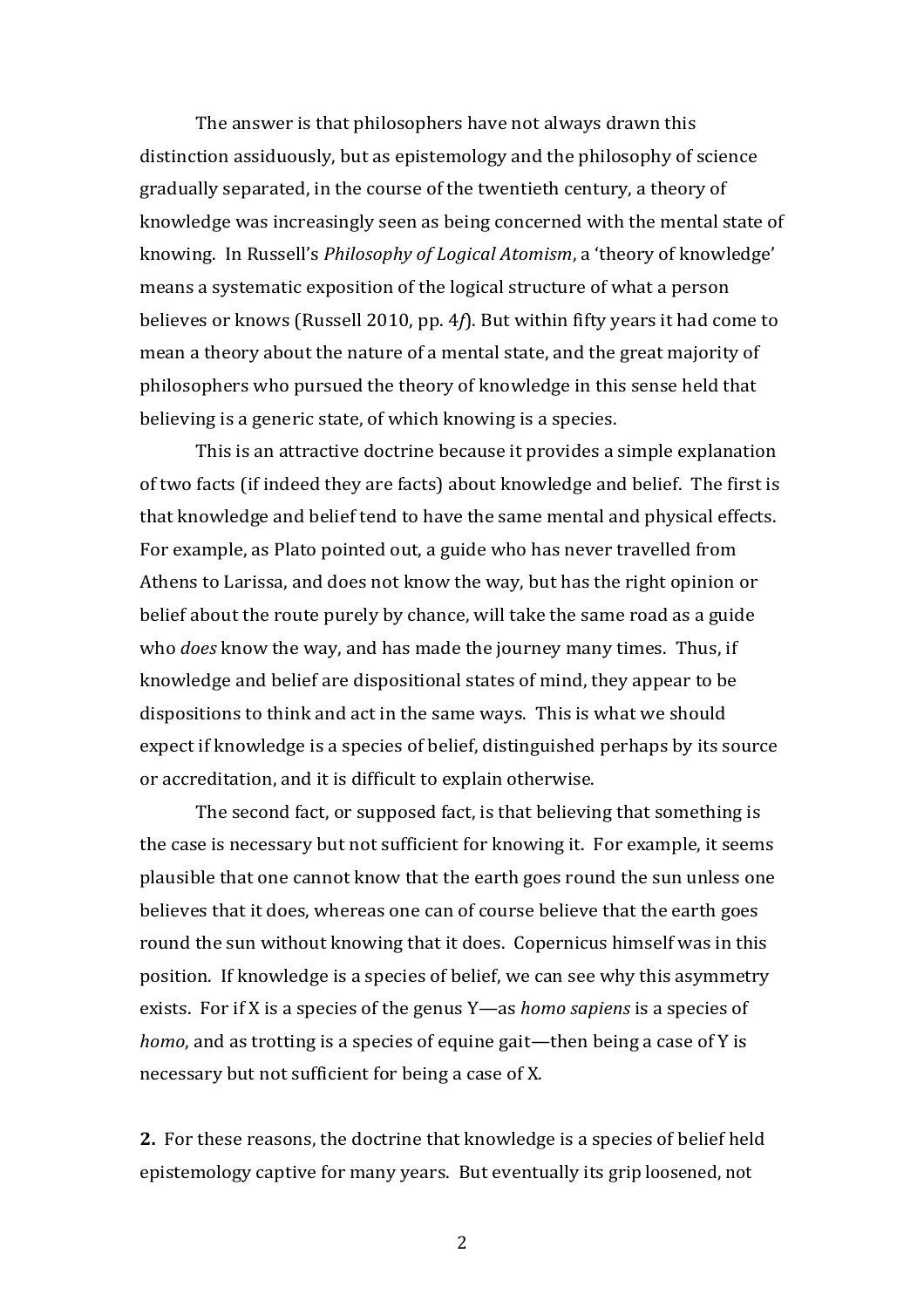because someone published a decisive argument against it, but because noone succeeded in defining knowledge in terms of belief, despite several decades of intensive work. And as its grip loosened, philosophers became interested in the dissent from the orthodoxy. For there had been dissenting voices, although they had not had a significant influence on the mainstream. Richard Holton's article 'Facts, Factives, and Contra-Factives' reflects this trend in returning to an argument originally advanced by Vendler.

Vendler points out that philosophers who hold that knowledge is a species of belief take it for granted that 'knowledge (at least in the sense of knowing that) can have the same object as belief—that is, that it is possible to believe and to know exactly the same thing' (Vendler 1972, p. 90). But, he argues, this assumption is false. For what one believes is a proposition, whereas what one knows is a fact, and a fact is not a proposition. For example, the proposition that snow is white is one thing and the fact that snow is white is quite another thing, although of course we use the same sentence, 'Snow is white', to refer to both. A proposition, Vendler explains, is a 'subjective, thoughtdependent entity', a representation, not unlike a picture. If it 'conforms' or 'corresponds' with the facts, then it is true; if not, it is false. Whereas a fact, he explains, belongs in 'the objective realm'. Facts are not true or false; they 'are "there," objectively given, to be found or discovered' (1972, pp. 82-84).

It is hard to know how much of this Holton accepts. He says little about propositions, apart from acknowledging that they may be true or false, and little about facts, beyond the important claim, to which I shall return, that 'a theory of facts is a theory that there are things that correspond to the true sentences, but no things that correspond to the false' (Holton 2017, p. 000).1 But he agrees with Vendler that the objects of belief are propositions,

<sup>&</sup>lt;sup>1</sup> Holton describes both sentences and propositions as true and false. This is not objectionable as such, but it should be borne in mind that it is not, primarily at least, the sentences we utter that are true or false, but the things we say when we utter them, in other words, the propositions they express. On this topic, see Horwich 1998, ch. 6; Künne 2003, 5.1.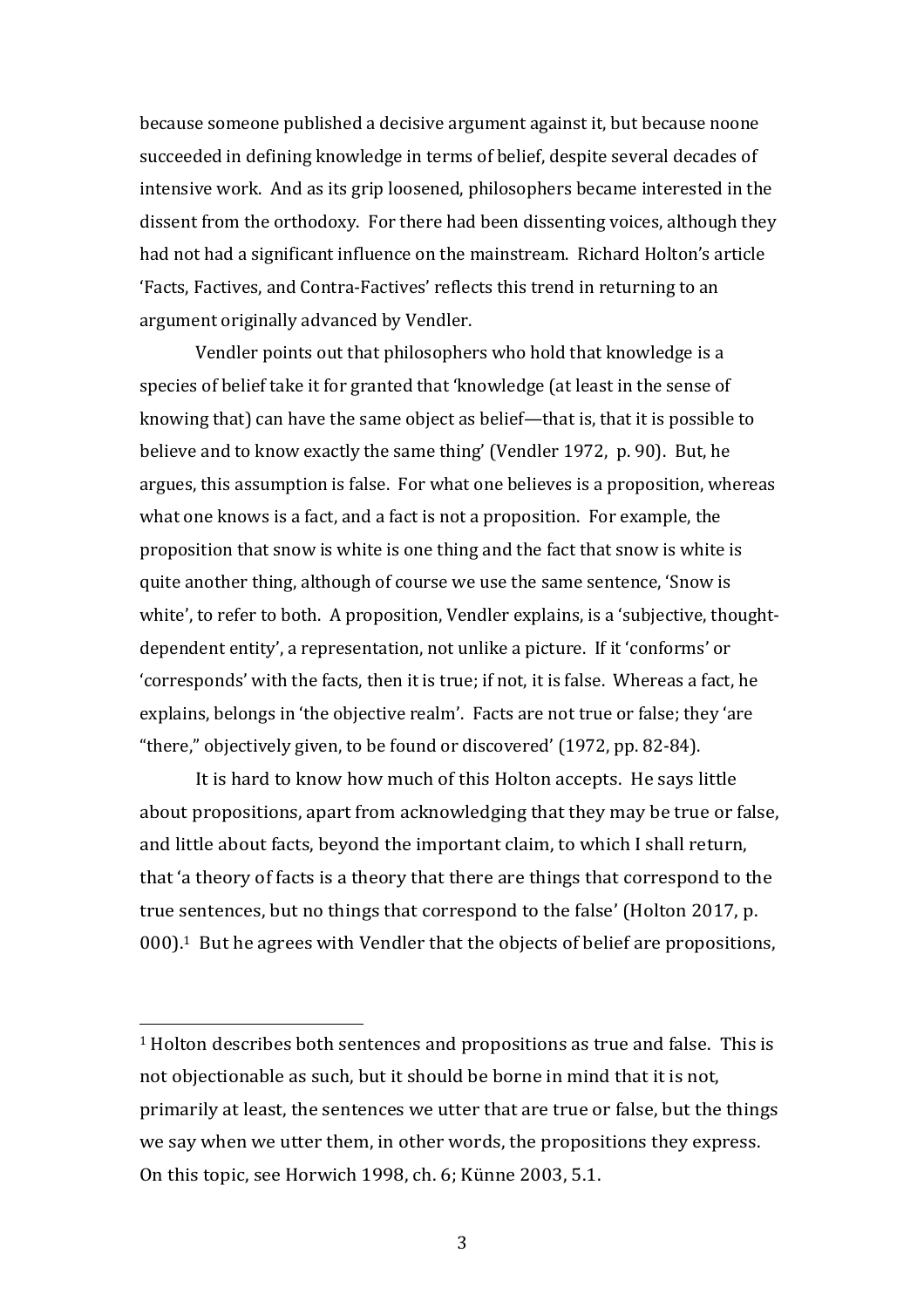whereas the objects of knowledge are facts, and that 'knowledge and belief take different objects' (Holton 2017, p. 000)<sup>2</sup>

If Vendler and Holton are right, it is not possible to believe and to know exactly the same thing. But *are* they right? Both support the claim that knowledge and belief have different objects with linguistic arguments concerning the *that*-clauses which complement 'know' and 'believe'. But Vendler explores how these relate to the names, noun-phrases and *wh*clauses that we also combine with 'know' and 'believe', whereas Holton focuses more narrowly on the factivity of 'know'.

Holton begins with the observation that there are several factive psychological verbs in English, such as 'know', 'see', 'discover', and 'remember'. They are factive in the sense that the statement that someone knows, sees, discovers, or remembers that something is the case entails or presupposes that it *is* the case. But Holton claims that there are no *contra*factive psychological verbs in English, that is, verbs such that the statement that someone {verb}s that something is the case entails or presupposes that it is *not* the case. Furthermore, he claims that the same is true of other Indo-European languages: several factive psychological verbs, and no contrafactive ones.

Holton acknowledges that there are plenty of contrafactive psychological verb *phrases*, such as 'believe falsely': 'Tom believed falsely that Lucy was at home' entails that Lucy was not home. He also accepts that there are psychological verbs that carry a cancellable implicature of this kind. For example, 'Tom imagined that Lucy was at home' suggests that Lucy is not at home, but he maintains that the suggestion is cancellable, i.e. that 'Tom imagined that Lucy was at home, and in fact she was' is not a contradiction. But Holton denies that Indo-European languages include any strictly contrafactive psychological verbs, or at least any which are stative and, as he puts it, 'atomic, not composed out of parts' (2017, p. 000), though he concedes that this may not be true of Turkish or Chinese.

<sup>2</sup> Surprisingly, Holton considers and does not reject the idea that the object of a true belief may be a fact (2017, p. 000), which contradicts the claim that knowledge and belief take different objects, at least in the case of true beliefs.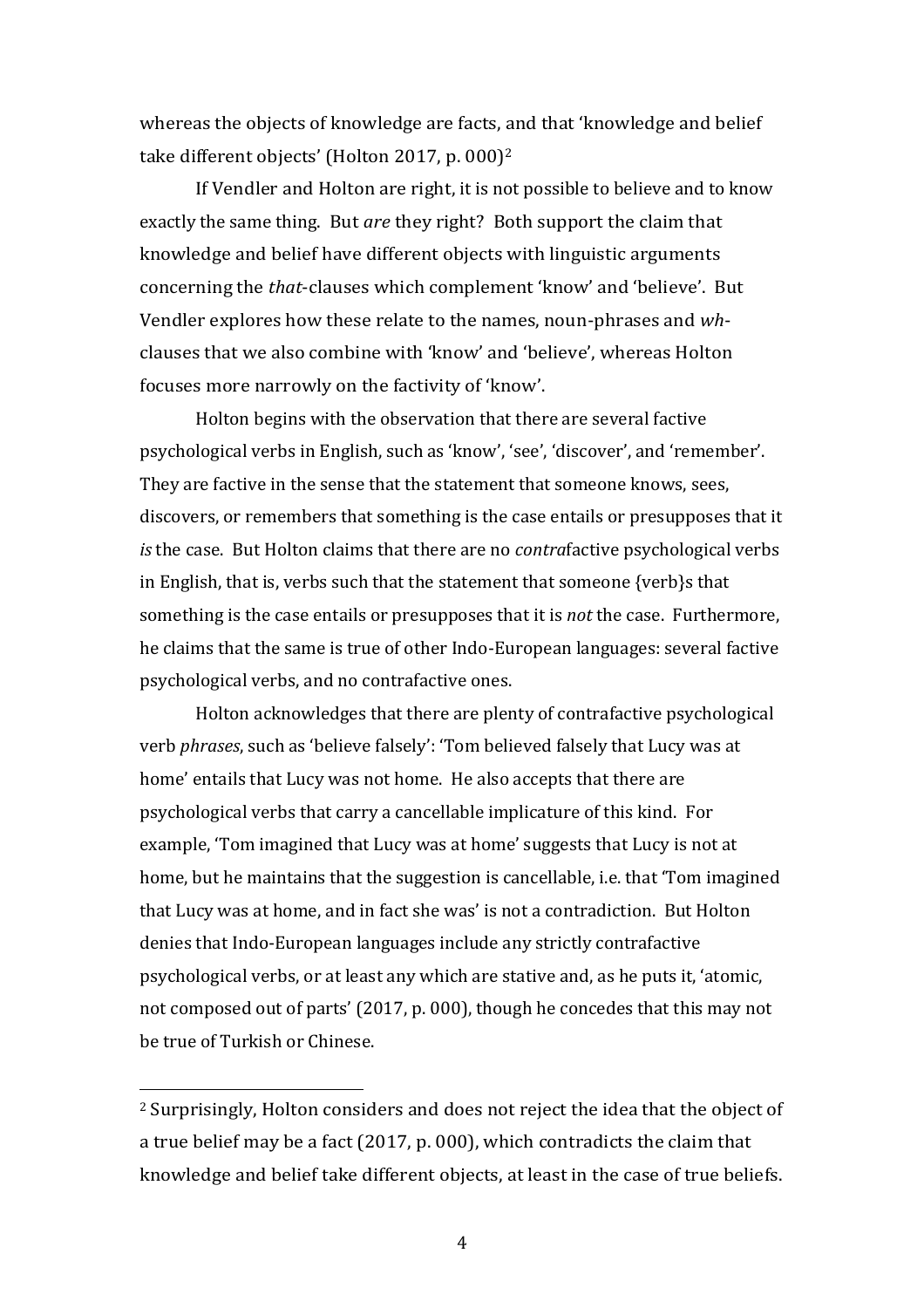Holton's proposal is that this feature, or supposed feature, of Indo-European languages—the absence of 'atomic', stative, contrafactive psychological verbs—can be explained by the hypothesis that the *that*-clauses that complement factive verbs in English, and the corresponding syntactic units in other Indo-European languages, refer, or purport to refer, to facts. But what exactly are these things, these *facts*, and how does the proposal that the *that*clauses complementing factive verbs refer to them explain the absence of contrafactive verbs?

As I have said, Holton is reticent about the nature of facts, but he does say this:

The whole point about facts is that they involve an asymmetry […]: a theory of facts is a theory that there are things that correspond to the true sentences, but no things that correspond to the false. (2017, p. 000)

As for the absence of contrafactive verbs, Holton argues that if his hypothesis is true, if it is true that the *that*-clauses that complement factive verbs refer to facts, there could not be a legitimate use for a contrafactive verb. Because a *that*clause complementing a contrafactive verb would refer, or purport to refer, to a 'contra-fact', that is, to something that corresponds to a false sentence in the way that a fact is supposed to correspond to a true sentence. And the 'whole point about facts' (or half of the whole point) is that there are no such things. Perhaps there are *negative* facts, facts that are stated by negation. This has been a matter of dispute. Russell, for example, thought at one time that there are negative facts, whereas Wittgenstein disagreed. But contra-facts are not negative facts. For example, snow's *not* being red might be regarded as a negative fact, whereas snow's *being* red would be a contra-fact, if there were such a thing.

In sum, Holton's explanation for the absence of contra-factive verbs in English and other Indo-European languages is that the *that*-clauses that complement factive verbs in these languages refer to facts. From this it is supposed to follow that if there were contrafactive verbs in these languages, they would refer to contra-facts. But Indo-Europeans do not believe in contra-facts. 'Noone [i.e. no Indo-European philosopher] has seriously suggested that there are such things', he says (2017, p. 000). So Indo-Europeans do not have contrafactive verbs.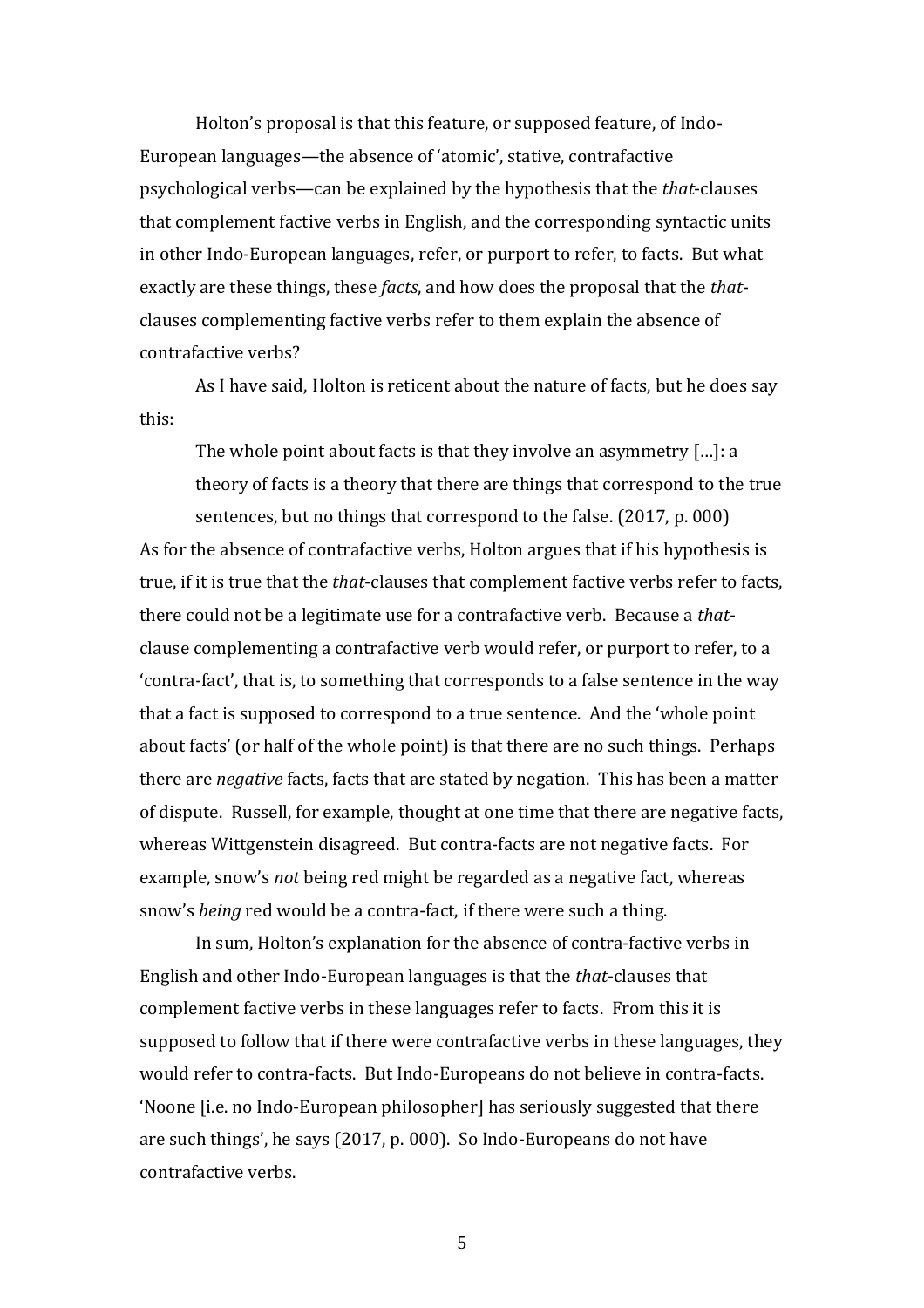**3.** Holton's argument is imaginative, but I do not find it convincing, for two main reasons.

First, suppose the *that*-clauses which complement factive verbs in English and other Indo-European languages—at least stative, 'atomic', psychological factive verbs—invariably refer, or purport to refer, to facts. Why does it follow that if there were also stative, 'atomic', psychological *contra*factive verbs in these languages, the *that*-clauses which complemented them would have to refer, or purport to refer, to contra-facts? Why could they not refer to false propositions instead? There seem to be non-stative contrafactive verbs, such as 'pretend', 'lie', and 'disprove', stative contrafactive verb phrases, such as 'believe falsely', and non-stative factive verbs, such as 'prove', all of whose complements refer to propositions.3 For example, consider the statements that Andrew Wiles proved Fermat's Last Theorem, and that Euler disproved the conjecture that all Fermat numbers are prime. In both cases, what is proved or disproved is a proposition, the first true and the second false. Why could there not be stative contrafactive verbs whose complements also referred to propositions? In the absence of a convincing reason, it is hard to see why the existence or non-existence of different sorts of contrafactive verbs has any bearing on the question of whether a *that*-clause complementing the verb 'know' refers to a fact, or whether 'knowledge and belief take different objects.'

The second reason why I find Holton's argument unconvincing is quite different, and perhaps more interesting. The main weakness in his reasoning, as I see it, is his lack of clarity about the nature of facts. His reticence is deliberate, designed to avoid controversy, but it is fatal.

<sup>3</sup> Notice that a *that*-clause complementing 'disprove' needs to be coupled with a noun phrase, such as 'the hypothesis' or 'the claim', whereas one complementing 'prove' does not. This does not appear to have anything to do with the factivity of 'prove', since the same asymmetry occurs with some non-factive verbs, such as 'attest' and 'contest'. The reason may be that 'disprove' and 'contest' carry the suggestion that the proposition in question is already in circulation.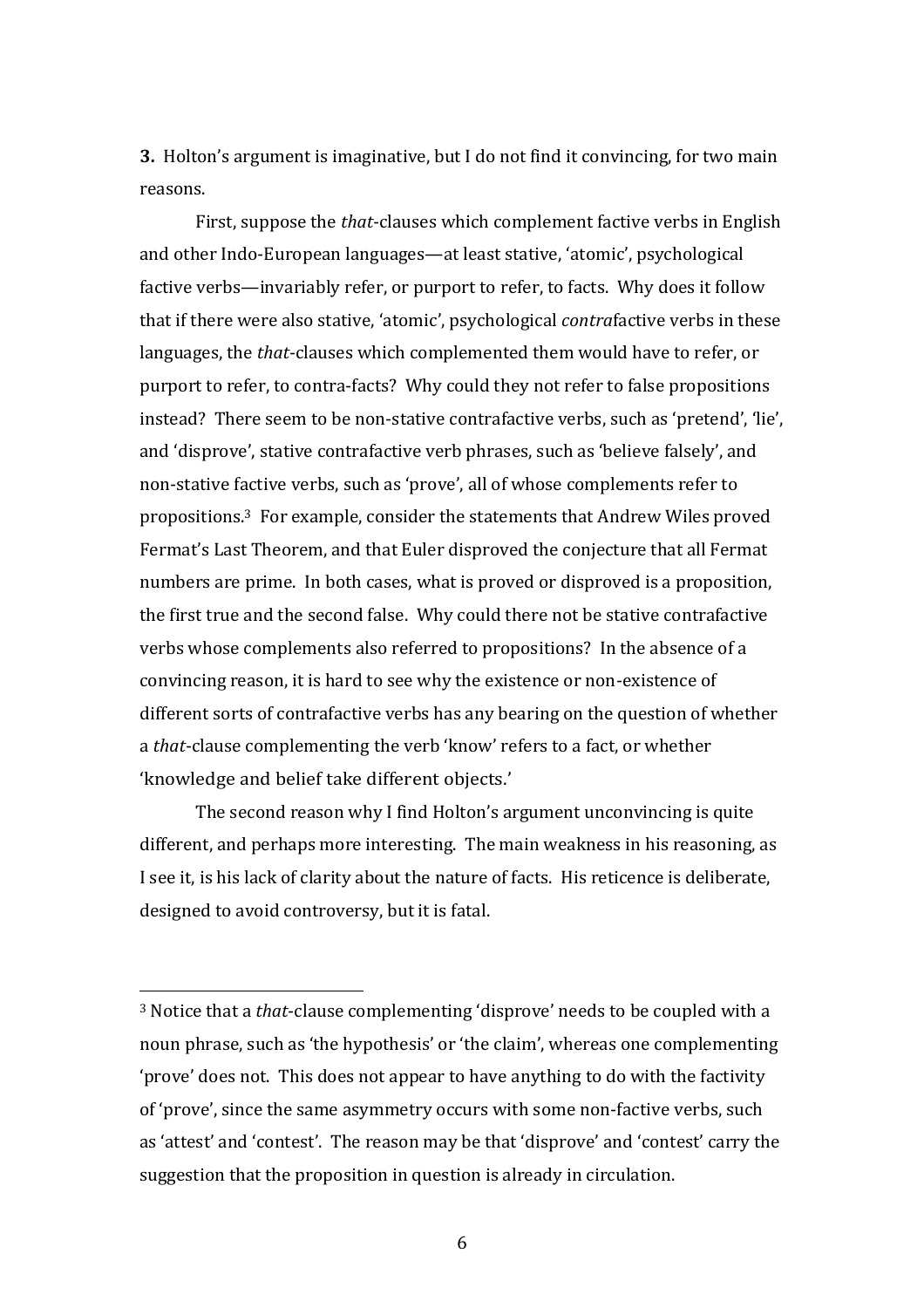Briefly, there are two main conceptions of facts in twentieth-century philosophy. According to one, facts are the concrete entities—such as occurrences or events, situations, or states of affairs—which true propositions 'fit' or 'correspond to', and which, in Russell's terminology, 'verify' propositions, or make them true.<sup>4</sup> According to the other conception, facts are abstract entities—possibly, but not necessarily, the true propositions themselves—which can be stated, contested, conceded or denied.5 The conception of facts as concrete includes the idea that they exist or occur at a particular time and place, and is compatible with the idea that they are causally efficacious; whereas the conception of facts as abstract *ex*cludes the idea that they exist or occur at a particular time and place, and is *in*compatible with the idea that they are causally efficacious. If we conceive of facts as occurrences or events, we are bound to regard Socrates' being dead and Plato's teacher's being dead as the same fact; whereas if we conceive of facts as propositions, we are bound to regard them as distinct.<sup>6</sup>

<sup>4</sup> Situations and states of affairs are held by some philosophers (such as Austin) to be concrete and by others (such as Strawson) to be abstract. I shall speak as if they are concrete, for ease of exposition, without endorsing either view. Notice that the claim that facts are truth-makers does not entail that they are concrete, but it is hard to see why the truth of an empirical proposition should depend on the existence of an abstract truth-maker, so the two doctrines, viz. that facts are truth-makers and that they are concrete, are generally combined. <sup>5</sup> There are of course also various conceptions of propositions. In *Philosophy of* 

*Logical Atomism*, a proposition is officially a declarative sentence or a *that*clause, although Russell does not consistently use the term in this sense. However, 'proposition' is now generally used to mean either the meaning of a sentence or something capable of being said or believed. I use the term in the last-mentioned sense throughout.

<sup>6</sup> The view that facts have both abstract and concrete constituents belongs with the view that they are concrete for the purposes of this argument. On this topic, see Lowe 2001, 11.5.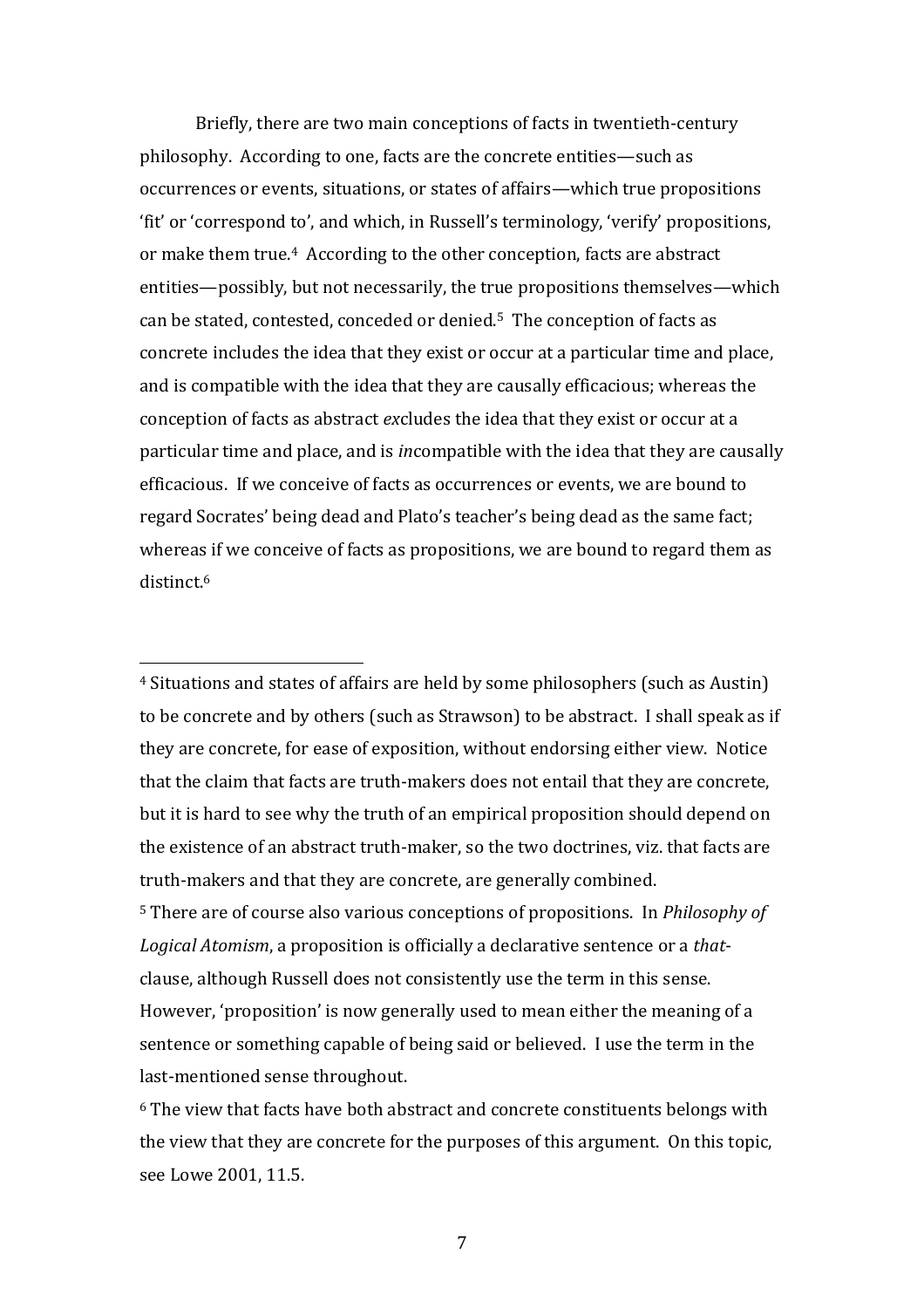The trouble with Holton's argument is this. The absence of stative, psychological contrafactive verbs in English and other Indo-European languages is supposed to be explained by the combination of two ideas. One is that the *that*-clauses that complement stative, psychological factive verbs such as 'know' refer to facts; and the other is that there are no contra-facts. But these ideas are inconsistent, whichever conception of a fact is preferred. The inconsistency is masked by Holton's reticence about which conception of facts he believes in, but once we distinguish between them, it is not hard to see. For the first idea—the idea that the *that*-clauses that complement factive verbs such as 'know' refer to facts—depends on the conception of facts as abstract entities, and is incompatible with the conception of facts as concrete entities, whereas the second idea—the idea that that there are no contra-facts—depends on the conception of facts as concrete entities, and is incompatible with the conception of facts as abstract entities. I shall explain this in a little more detail now.

Some philosophers have suggested that we can legitimately acknowledge two distinct *senses* of the word 'fact'. For example, Fine and Searle have both made this suggestion (Fine 1982, pp. 51-52; Searle 1998, p. 397). But regardless of whether these two senses, or alleged senses, of 'fact' are equally legitimate, it is clear that both *conceptions* of a fact have had distinguished adherents.

Thus, Russell and Austin think of facts in the first way, as concrete entities:

When I speak of a fact [...] I mean the kind of thing that makes a proposition true or false […] If I say 'Socrates is dead,' my statement will be true owing to a certain physiological occurrence which happened in Athens long ago. (Russell 2010, p. 7)

Phenomena, events, situations, states of affairs, are commonly supposed to be genuinely-in-the-world […] Yet surely of all these we can say that they are facts. The collapse of the Germans is an event and is a fact—was an event and was a fact. (Austin 1979, p. 104)

Whereas Frege and Strawson think of facts in the second way, as abstract entities:

'Facts, facts, facts' cries the scientist […] What is a fact? A fact is a thought that is true. (Frege 1977, p. 25)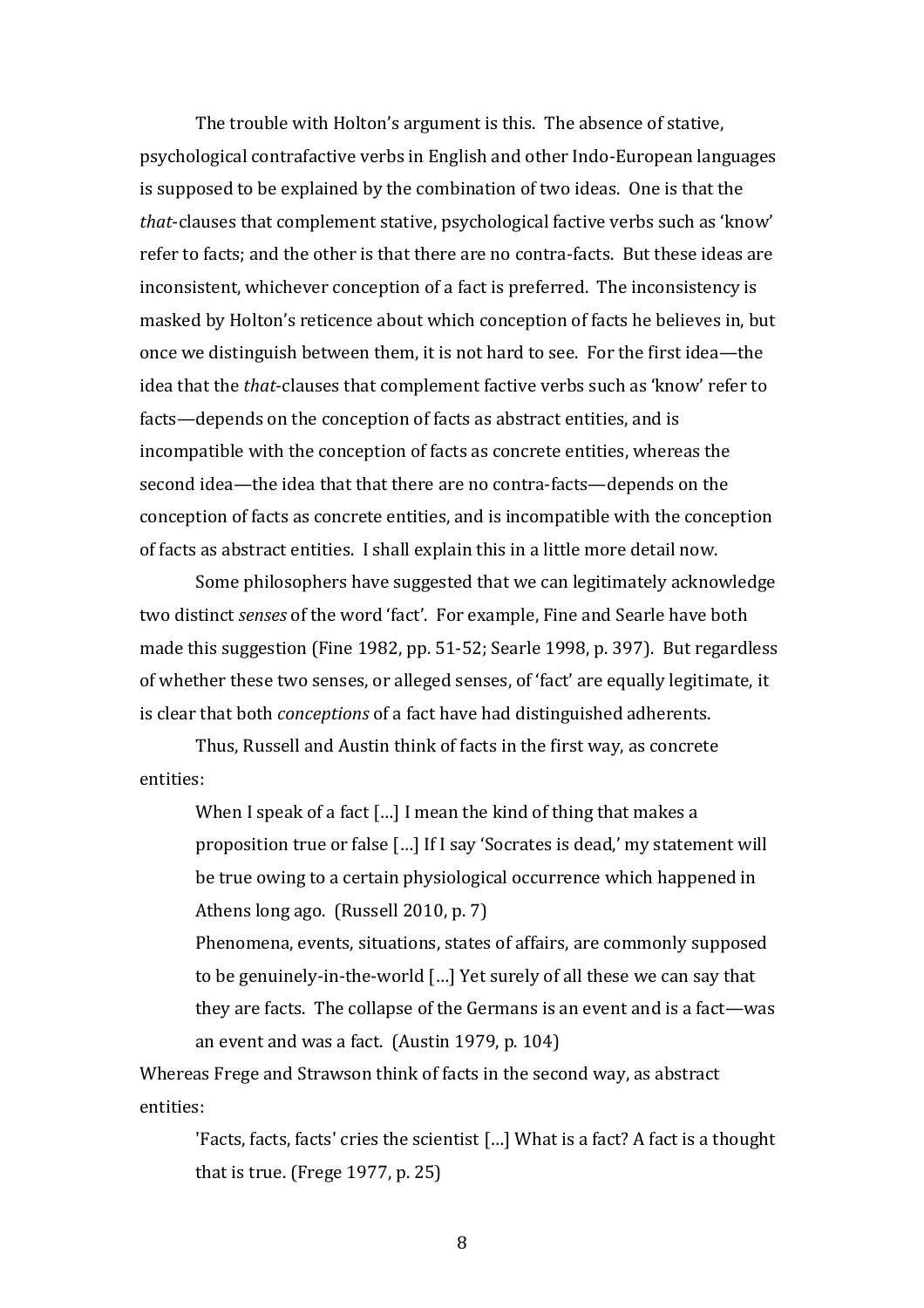A proposition, an intensional abstract item, may have many properties: it may be simple or complex; it may entail or be incompatible with this, that, or the other proposition. It may also have the property of being true; and then it may properly be called 'a truth'; and this is what a fact is—a truth. (Strawson 1998, p.403)

Now what do these two conceptions of a fact imply about the reference of a *that*-clause complementing a factive psychological verb such as 'know'? Consider first the conception of a fact as a concrete entity that makes a proposition true—such as the death of Socrates or the collapse of the Germans. If we conceive of facts in *this* way, then it should be obvious that there is no such fact as *that Socrates died*, or *that the Germans collapsed*. There are the *propositions* that Socrates died, and that the Germans collapsed, which are made true by the corresponding facts, but the facts themselves—the death, the collapse—do not have the form: that *p*.

Russell makes this point clearly:

'That Socrates is alive', 'That two and two are four', 'That two and two are five', anything of that sort will be a proposition. (Russell 2010, p. 10) There is not, outside language, a fact 'that there is a square in a circle', and another fact 'that there is a red figure in a blue figure'. There are no facts 'that so-and-so'. […] Facts are not to be conceived as 'that grass is green' or 'that all men are mortal'; they are to be conceived as occurrences. (Russell 1940, pp. 154 & 284*f*)

Russell allows that it is possible to know a 'matter of fact' which is stated with a *that*-clause, such as that Socrates is dead. But this 'matter of fact' is not itself a fact, on this conception of a fact, it is a proposition.

When we turn to the conception of facts as abstract objects, the situation is quite different. For if a fact is an abstract object, such as a true thought or proposition, or a truth, then it is precisely what we should expect a *that*-clause to refer to. So it is no surprise to find Strawson, one of the most influential advocates of this conception of a fact, associating facts with *that*-clauses:

'Fact', like 'true' and 'states' and 'statement' is wedded to 'that'-clauses; and there is nothing unholy about this union. Facts are known, stated, learned, forgotten, overlooked, commented on, communicated, or noticed.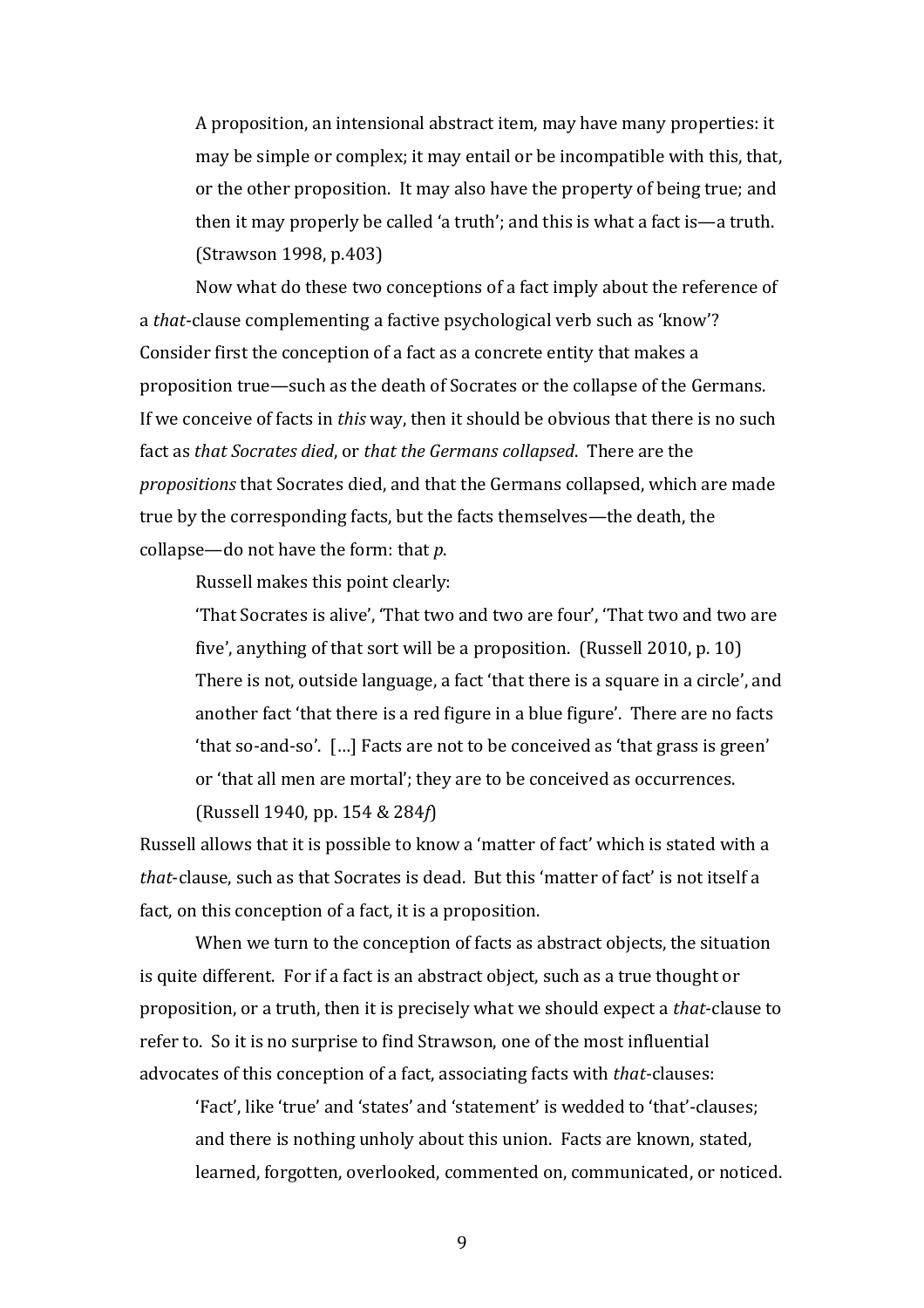(Each of these verbs may be followed by a 'that'-clause or a 'the fact that' clause.) (Strawson 1971, pp. 195*f*)

Thus, the idea that the *that*-clauses which complement factive psychological verbs such as 'know' refer to facts is perfectly compatible with the conception of facts as abstract entities, but it is incompatible with the conception of facts as concrete entities—occurrences or events such as the death of Socrates or the collapse of the Germans—which 'verify' propositions, or make them true.

Consider now what the two conceptions of a fact imply about the existence of contra-facts, beginning with the conception of a fact as a concrete entity that makes a proposition true. If we adopt this conception of a fact, it is not hard to see why Holton finds the idea that there could be such things as contra-facts absurd. For if the fact that 'corresponds' to a proposition is an entity that makes it true, then by definition there is no fact 'corresponding' to a proposition that is false. Take the proposition that snow is red. The contra-fact consisting in snow's being red, if there were such a thing, would have to 'correspond' to the proposition that snow is red in just the same way as the fact that consists in snow's being white 'corresponds' to the proposition that snow is white. This does not mean that it would make the proposition that snow is red *false*. Either the fact that consists in snow's being white is supposed to do that, or, if negative facts are allowed, the fact that consists in snow's not being red. It would have to make the proposition that snow is red *true*. But the proposition that snow is red is *false*. So there can be no such thing.

Now, finally, consider the conception of a fact as an abstract object, such as a true thought or proposition, or a truth. According to *this* conception of a fact, there is no reason to be sceptical about the existence of contra-facts. On the contrary, a contra-fact is simply a false thought or proposition, or a falsehood. Thus it appears that the doctrine that there are no contra-facts is a trivial consequence of the conception of facts as concrete entities that make propositions true, but it is incompatible with the conception of facts as abstract entities, such as true thoughts or propositions.

To recap, Holton wishes to explain the absence of psychological contrafactive verbs in English and other Indo-European languages by means of a combination of two ideas: first, that the *that*-clauses that complement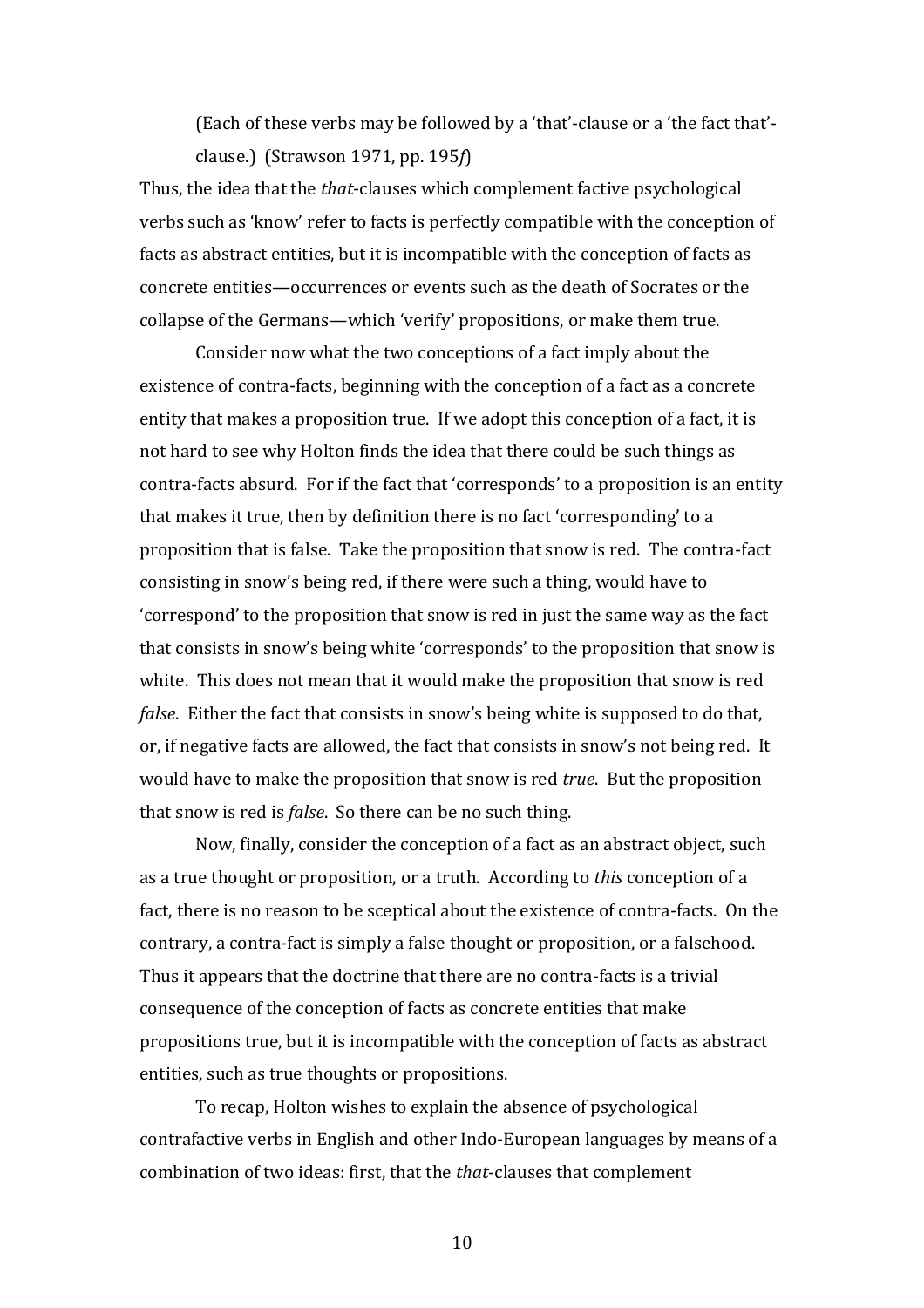psychological factive verbs such as 'know' refer to facts; and second, that there are no contra-facts. But the first idea is congenial to the conception of facts as abstract entities, and repugnant to the conception of facts as concrete, whereas the second is the reverse. Hence, whichever conception of facts we choose to adopt, we cannot adhere to both ideas at once.

**4.** For these reasons, I do not find Holton's argument convincing. But of course it does not follow that facts *are* true propositions, or that Holton's conclusion, that 'knowledge and belief take different objects' is mistaken.

As a matter of historical fact, the conception of facts as abstract objects became much more prevalent as a result of Strawson's 1950 article, 'Truth'. Wittgenstein's famous assertion that the world is the totality of facts, and Russell's doctrine that a fact is an entity that makes a proposition true, are still widely believed. But it has become common for philosophers who champion these ideas to employ another word or phrase in place of 'fact'. For example, when Armstrong claims that 'the world is a world of states of affairs', he explains that he is 'saying the same thing as those who have held that the world is a world of facts not things', but he prefers the phrase 'state of affairs', because '"fact" is much too closely tied to the notions of statement and proposition' (Armstrong 1993, p. 429). Strawson's observation that '"fact", like "true" and "states" and "statement" is wedded to "that"-clauses' evidently lies behind this remark, coupled perhaps with the oddness of the idea that facts can be located in space and time, to which Strawson draws attention on the same page (Strawson 1971, p. 196).

It is therefore understandable that facts are commonly identified with true propositions. For the single point about facts that commands the broadest agreement is that there is a fact that *p* if, and only if, the proposition that *p* is true.7 So, if the fact that *p* is not a concrete entity that makes the proposition that

<sup>7</sup> In deference to Leibniz' distinction between truths of fact and truths of reason, or Hume's distinction between matters of fact and relations of ideas, the proviso is sometimes entered that the proposition must be contingently true.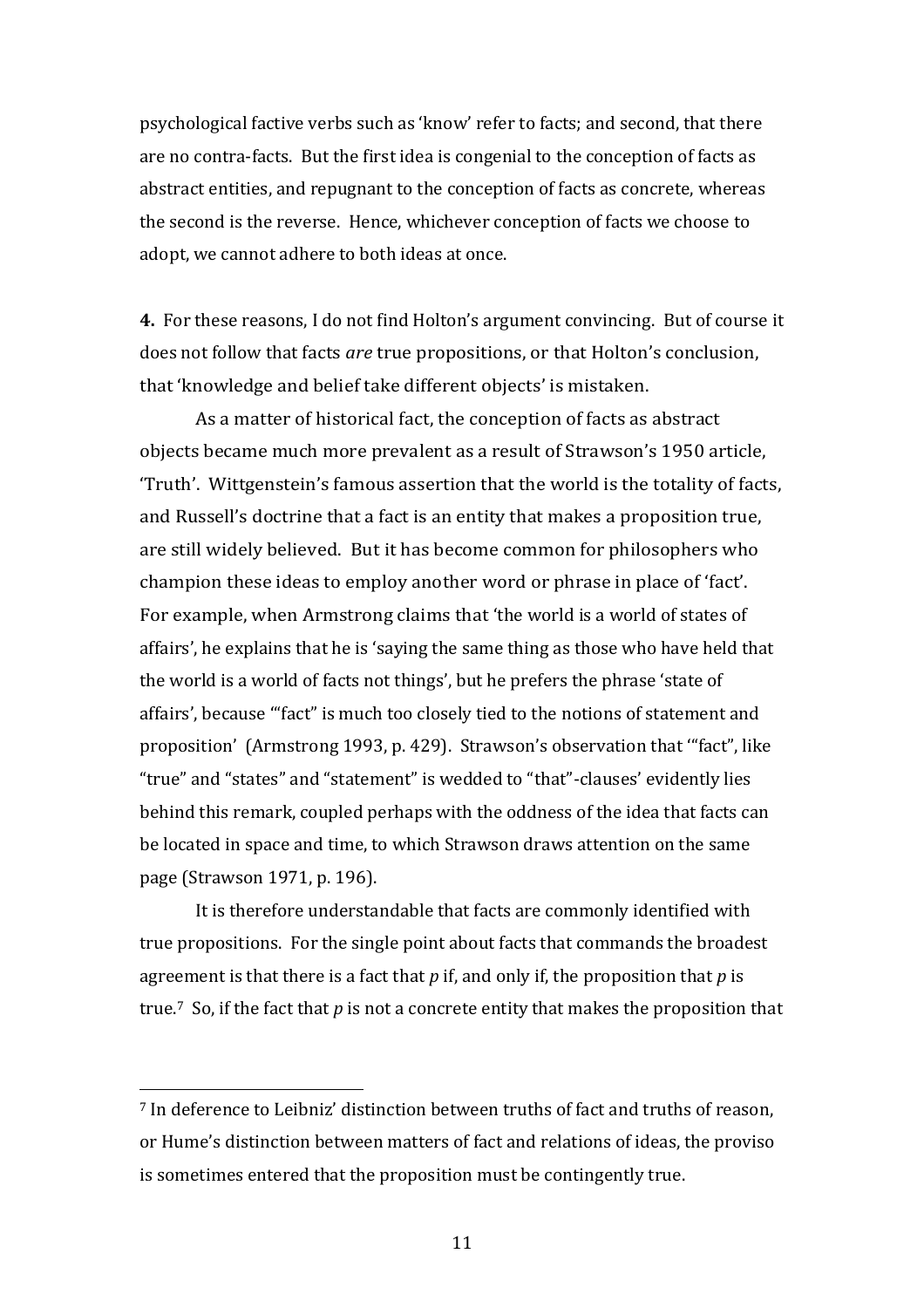*p* true, the obvious thought is that it simply *is* the proposition. However, several arguments have been thought to show that facts cannot be propositions.

The first is advanced by Russell.

It is obvious that there is not a dualism of true and false facts; there are only just facts. It would be a mistake, of course, to say that all facts are true. That would be a mistake because true and false are correlatives, and you would only say of a thing that it was true if it was the sort of thing that might be false. A fact cannot be either true or false. (Russell 2010, pp.

If facts were true propositions, they would, trivially, be true: true as opposed to false, in the same way and in the same sense as true statements or assertions or hypotheses are true. Hence, to describe a fact as true might be redundant, as it would be redundant to describe the Pope as a prelate, but it would be perfectly correct. But describing a fact as true, in this sense, is not merely redundant, it is wrong. Thus compare the following:

9*f*. See also Vendler 1972, pp. 83 & 112*f*; Künne 2003, pp. 10*f*.)

The hypothesis that starlings migrate is true.

The hypothesis that starlings migrate turned out to be true.

\*The fact that starlings migrate is true.

\*The fact that starlings migrate turned out to be true.

We might say, for example, that the true facts of the case were finally revealed in court. But 'true' in this kind of sentence does not mean true as opposed to false, it means true as opposed to alleged. As Vendler points out, '*true* can be replaced by *real* without any loss of meaning' (Vendler 1972, pp. 112*f*). Moreover, it is doubtful whether the facts *are* being described or characterized as true in any sense at all, when the phrase 'the true facts' occurs.

Vendler's comparison between 'true' and 'real' is apt, because in some cases 'real' and 'true' still characterize or qualify the referent of the noun when they are in attributive position, as in 'I bought real (as opposed to artifical) flowers' or 'He made a true (as opposed to a false) claim', and in other cases they do not, as in 'Tom is a real friend' or 'Mary is the true heir to the throne'. The test is whether the adjective can be moved from attributive to predicative position or not: if it cannot be moved, it does not characterize or qualify the referent of the noun. Thus 'I bought real (as opposed to artifical) flowers' implies 'The flowers I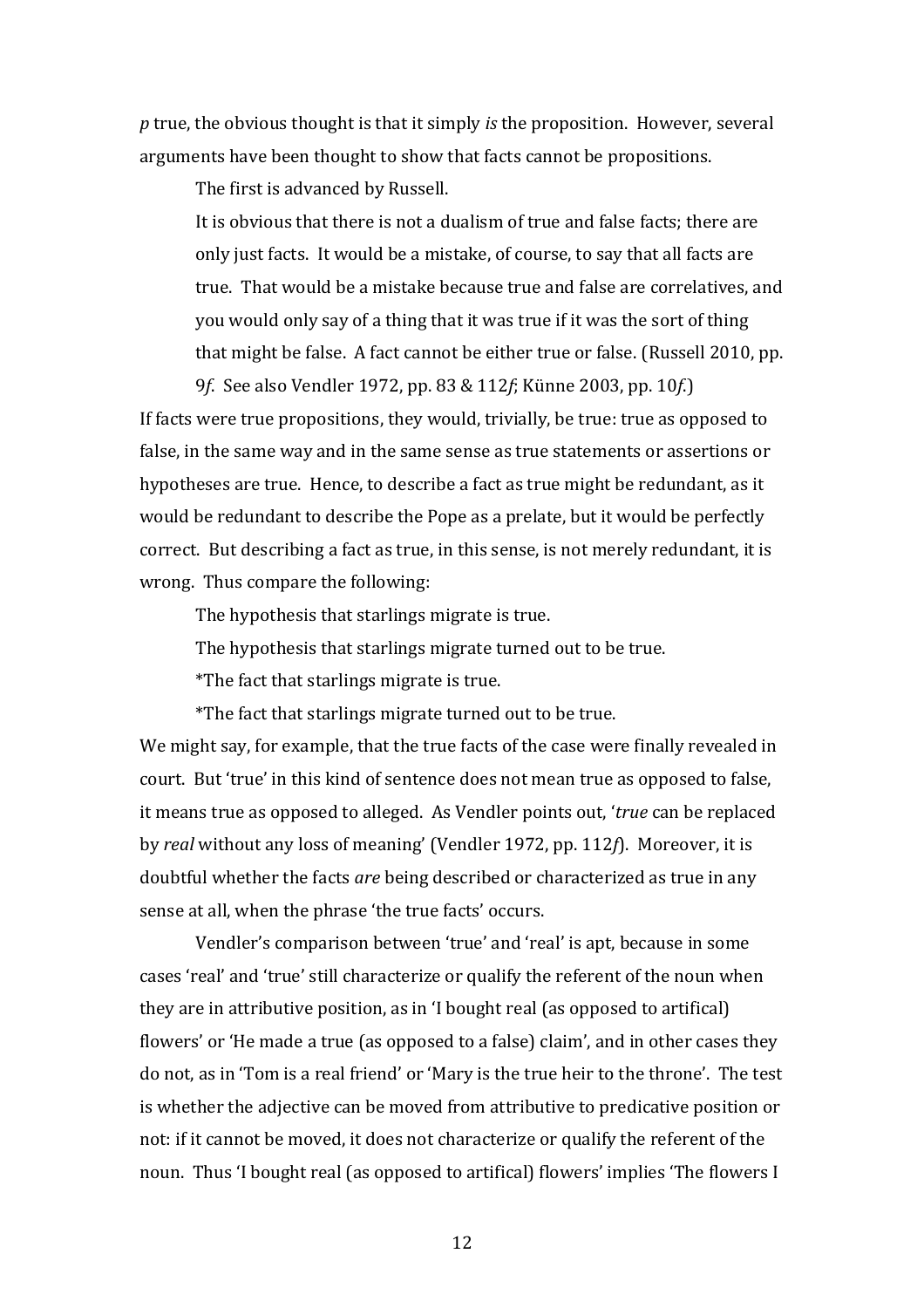bought are real', and 'He made a true claim' implies 'The claim he made is true'. But 'The true facts of the case were revealed in court' does not imply 'The facts revealed in court were true', any more than 'He married the true heir' implies 'The heir he married was true'.

In some cases, an adjective that is restricted to attributive position simply has an intensifying effect, as in 'a true scholar' or 'a real fool', in other cases it is used to characterize something other than the referent of the noun. For example, in the phrase 'an old friend', it is the friendship that is being characterized as old, not the friend, and old here is the opposite of new, rather than young.<sup>8</sup> 'True heir' and 'true facts' are not exactly like either of these cases, but the function of 'true' in these phrases is like the function Austin attributes to 'real': 'not to contribute positively to anything, but to exclude possible ways of being *not* real' (Austin 1964, p. 70). When we speak about the true facts, we do not mean true as in 'true proposition', i.e. true as opposed to false: we mean true as opposed to alleged, pretended, or assumed.

This argument has been contested. Dodd claims that a fact *can* now be defined as a true proposition, but this definition reflects a shift in the use of the word 'fact', which formerly meant a deed or an event:

The reason why […] we do not describe a fact as true is, most likely, an historical accident and nothing more: the fact that this part of our discourse concerning 'fact' is stained with its old meaning. (Dodd 2000, p. 84)

Dodd does not offer any evidence for this hypothesis, and it is surely quite implausible. First, the OED records the use of 'fact' in the sense of truth in the sixteenth century, and records the use of 'fact' in the sense of 'circumstance *that*  something is the case', and the combination of 'fact' and *that*-clause, in the early seventeenth century. So our linguistic habits have had at least four centuries to settle into a consistent pattern. Second, if the hypothesis were true, we should

<sup>&</sup>lt;sup>8</sup> Adjectives are said to be inherent when they are used to characterize the referent of the noun, and non-inherent when they are not. Accordingly, 'old' is inherent in the phrase 'an old man', whereas it is non-inherent in 'an old friend'. See Quirk 1985, 7.32.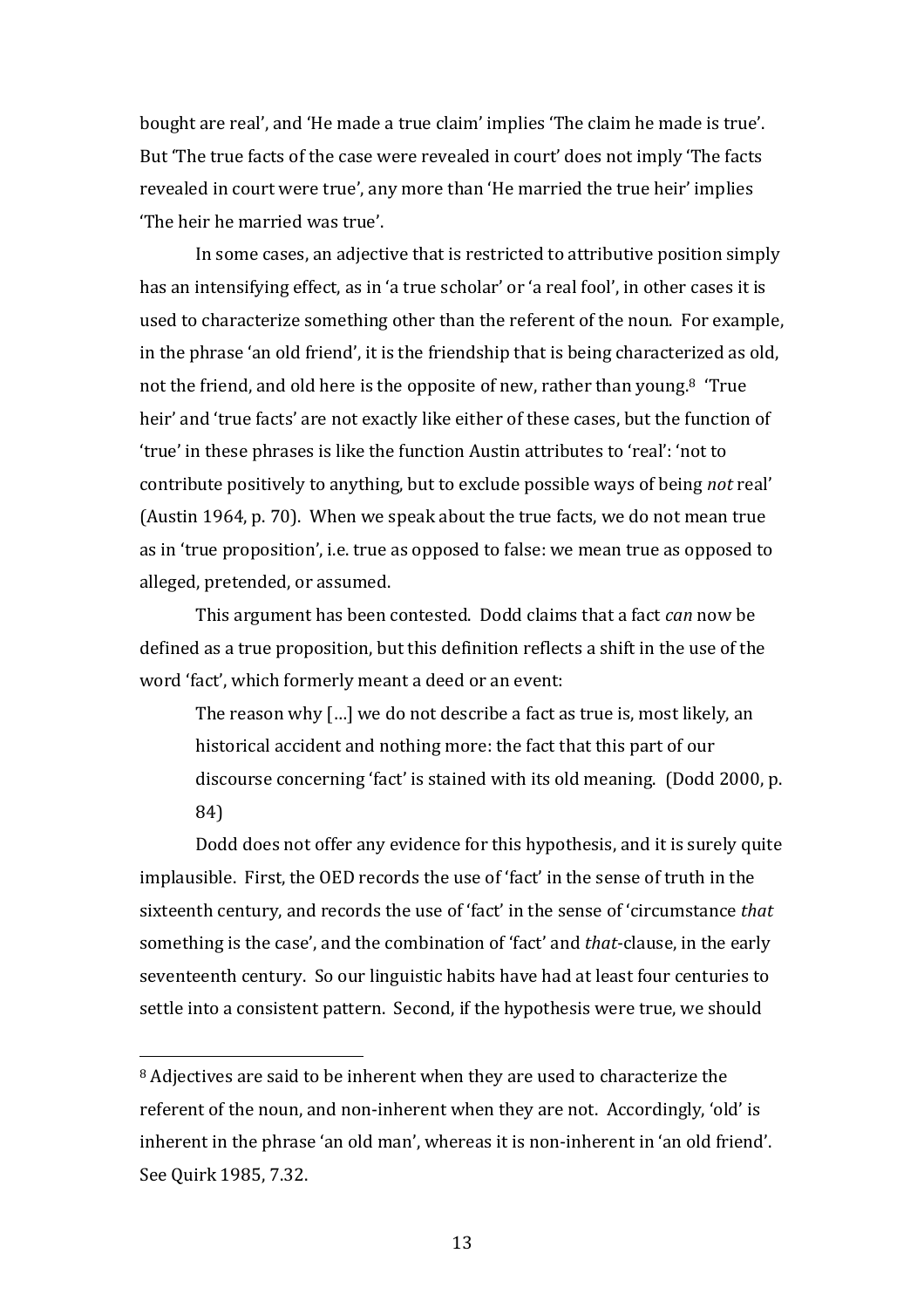expect to find the same phenomenon in the use of other words, but there is no evidence that we do. For example, the earliest recorded use of 'assertion' to mean something asserted, as opposed to the act of asserting something, also dates from the sixteenth century, and yet it is perfectly normal to describe an assertion as true. Third, there is ample evidence that we adapt to new meanings more rapidly than Dodd's hypothesis implies. For example, it would have been strange to ask whether a typewriter was male or female in the 1870s, as it would be today, since the word referred at that time to the machine rather than the person using it. But in the 1890s one could mention the marriage of a typewriter to her employer without raising an eyebrow, at least for grammatical reasons.<sup>9</sup>

The second argument against the doctrine that a fact is a true proposition is due to Moore. Suppose, Moore says, that he has the true belief that a certain tree is an oak.

The proposition that the tree is an oak is something which is and equally is whether the belief is true or false. […] But the fact that the tree is an oak is something which is, only if the belief be true; and hence it is quite plain that […] the fact that the tree is an oak is quite a different thing […] from what I believe, when I believe that it is one. (Moore 1953, p. 308)

In other words, a fact cannot be a true proposition, because propositions and facts have different counterfactual conditions for their existence. To take another example, if France had won the 2006 World Cup instead of Italy, the proposition that Italy won would still have existed, but the fact would not. So the proposition cannot be identical with the fact.

Moore's argument is rejected by Cartwright, who asks, in effect, what is wrong with insisting that the fact that Italy won the 2006 World Cup *would*  still have existed if France had won instead, while acknowledging that it would not have been a fact in those circumstances, and therefore would not have been correctly described as the fact—as opposed to the proposition that Italy won the 2006 World Cup (Cartwright 1987, 78). But this does not seem to be a viable proposal. We can see this if we retreat for a moment to

<sup>9</sup> OED, **typewriter** 2. **1895** *How to get Married* 86 The marriage of the typewriter and her employer is so frequent that it has passed into a joke.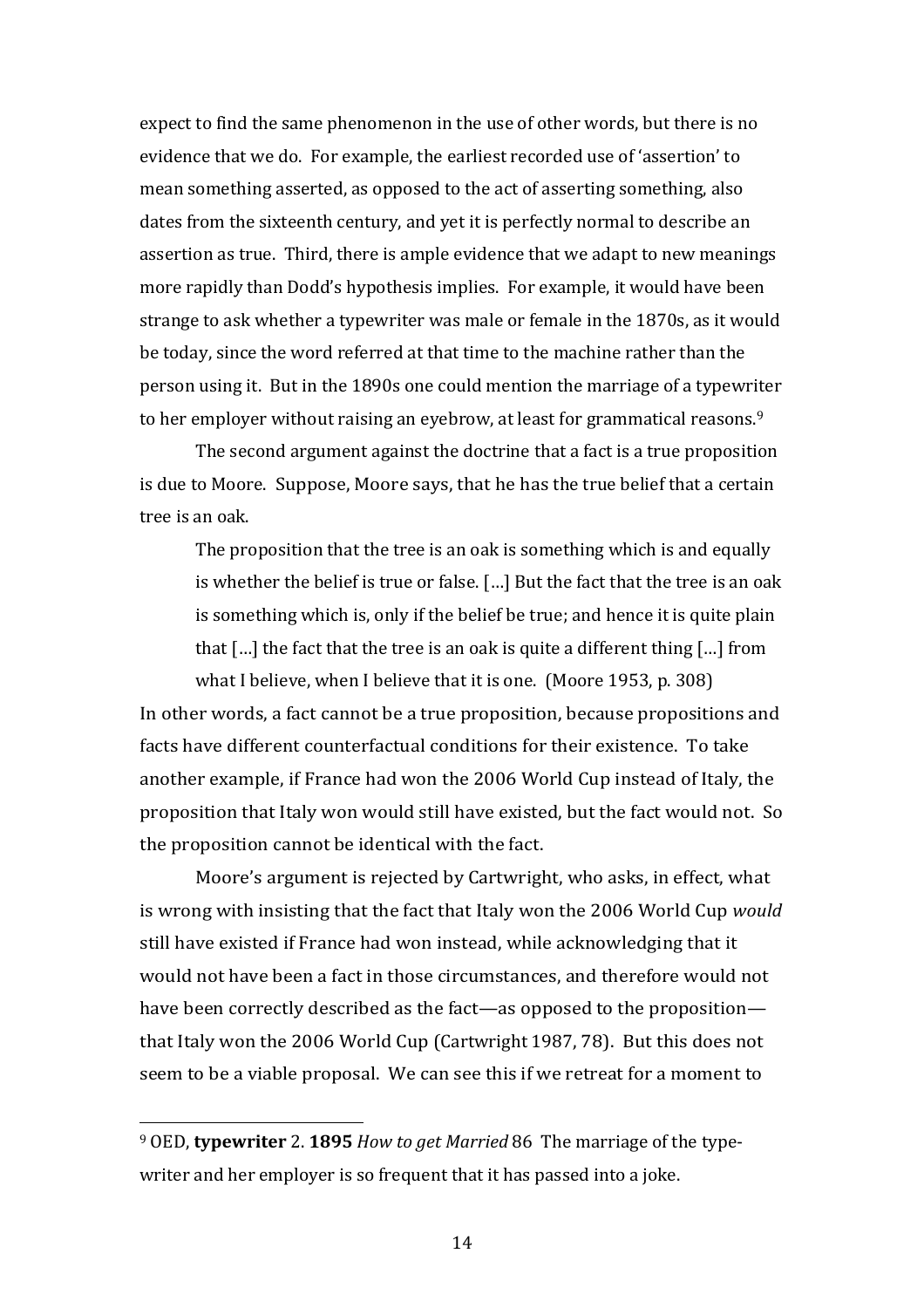the question of when a fact *obtains*. For if France had won instead of Italy, then the fact that Italy won would certainly not have obtained. But when a fact is said to obtain, this does not mean that it is true. Whether it is attitudes, customs, laws or facts that are said to obtain, this means that they are prevalent or in force or exist. For example, if perfect equality obtains when everyone has the same benefit level, it follows that it does not obtain when everyone does not have the same benefit level.<sup>10</sup> But this does not mean that although perfect equality still exists in these circumstances, it lacks a property it would require in order to obtain. It means that it does not exist. And the same is true of the fact that Italy won the 2006 World Cup. Hence, the idea that this fact would still have existed if France had won instead cannot be right.

The final arguments I shall mention concern what we do with facts, how they are related to each other, and our attitudes to them.<sup>11</sup>

First, facts are discovered, learned, known, communicated, forgotten, ignored. But the discovery (etc.) of a fact is not the discovery (etc.) of a proposition. For example, Eratosthenes is credited with discovering the fact that the Earth is round. But he did not discover the proposition, the hypothesis, that the Earth is round. That had been in circulation for some time. Hence the fact is not identical to the proposition. It might be said in reply that what he discovered is that the proposition or hypothesis that the Earth is round is true, and that is certainly correct. But again, he did not discover the proposition that the proposition that the Earth is round is true. For that had been in circulation for equally as long.

Second, explanation is a relation between facts, not propositions. For example, suppose the street is wet because it has been raining. The fact that it has been raining accounts for the fact that the street is wet, and the fact that the street is wet is due to the fact that it has been raining. But the proposition that it has been raining does not account for the proposition that the street is wet, and the proposition that the street is wet is not due to the proposition that it has been raining. If the fact that *p* explains the fact that *q*, the existence (not the

<sup>10</sup> See OED, **obtain** 7b.

<sup>11</sup> Arguments of these kinds appear in Slote 1974, pp. 99*f*.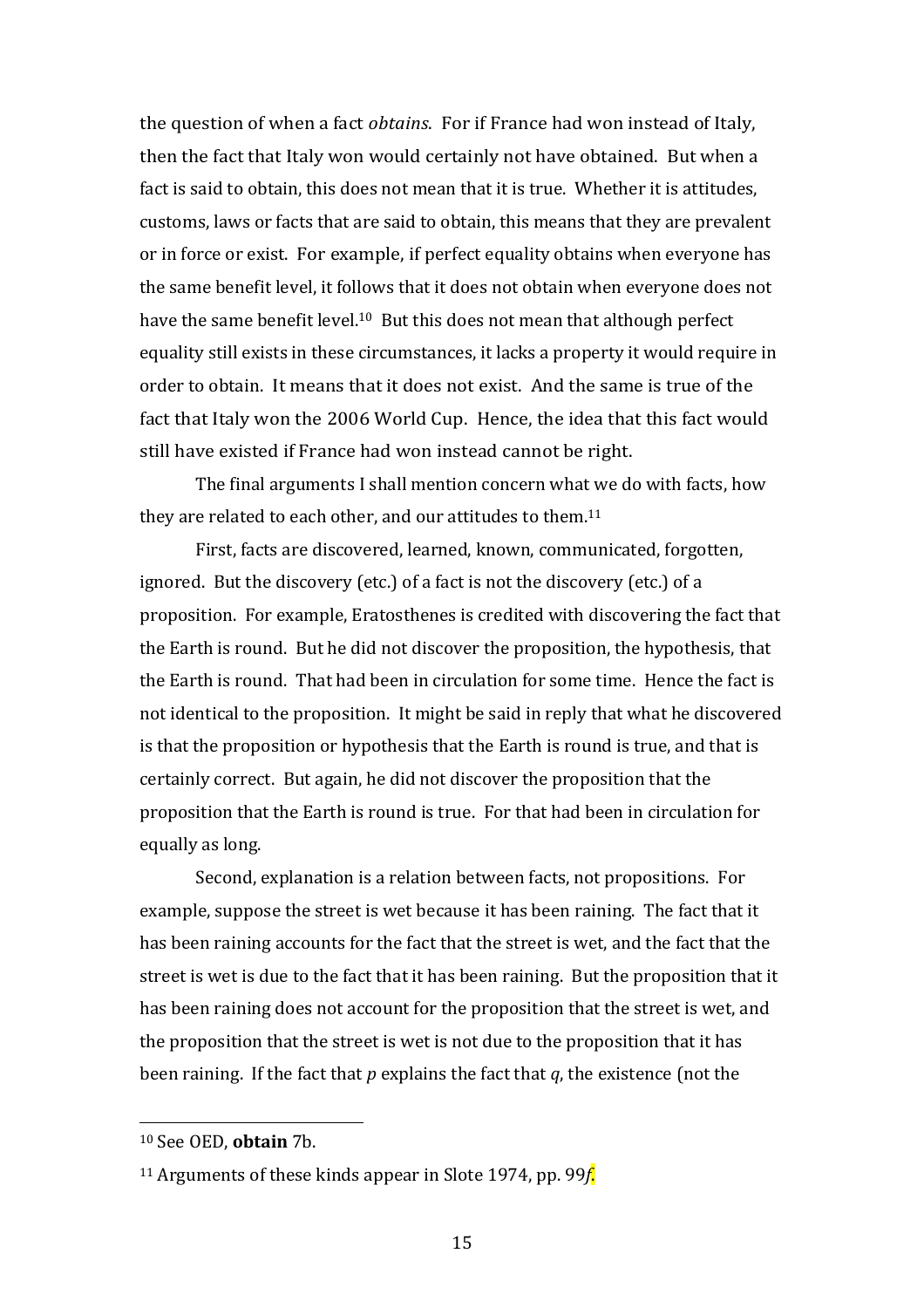truth) of the fact that *p* explains the existence (not the truth) of the fact that *q*, but the truth (not the existence) of the proposition that *p* explains the truth (not the existence) of the proposition that *q*. This is not to say that we cannot explain propositions. But to explain a proposition is to explain its meaning—or the meaning of a sentence that expresses it—which is not what is meant by the explanation of a fact.

Finally, facts have various properties relating to the effect that learning or recalling them has, or ought to have, such as being regrettable, deplorable, surprising, shocking, or sad. For example, it is deplorable that the female literacy rate in Afghanistan is below 20%. But of course what this means is that the *fact*  is deplorable. It is doubtful whether a proposition, as opposed to the act of propounding a proposition, can be deplorable in any circumstances at all. Again, it is a sad fact that more than 50% of cases of sexual abuse of children in the US are by family members. But being saddened by a fact is not the same as being saddened by a proposition, even if there are mere propositions that are sad as well.

**5.** We seem to face a dilemma. For on the one hand, if we are using the word 'fact' to mean the kind of entity that can be discovered, known, forgotten, and ignored, then it is 'wedded to "that-clauses"', as Strawson pointed out; and a fact, in this sense of the word, must be an abstract object, ineluctably intensional, an object of thought. This remains true even if there is also a sense of the word in which a fact is a concrete object, such as an occurrence or event, which 'verifies' a proposition, or makes it true. On the other hand, the arguments against identifying facts and propositions advanced by Russell, Moore and others seem compelling, and I am not aware of any convincing attempts to refute them.

The only escape from this dilemma is to accept that a fact, in the sense we are concerned with—the sense in which a fact is a kind of entity that can be known, stated, denied, etc.—is an abstract object *other than* a proposition. But is there a plausible proposal for what this could be? The answer, I think, is that there is. It is that a fact is a truth—combined, of course, with the claim that a truth is not the same thing as a true proposition.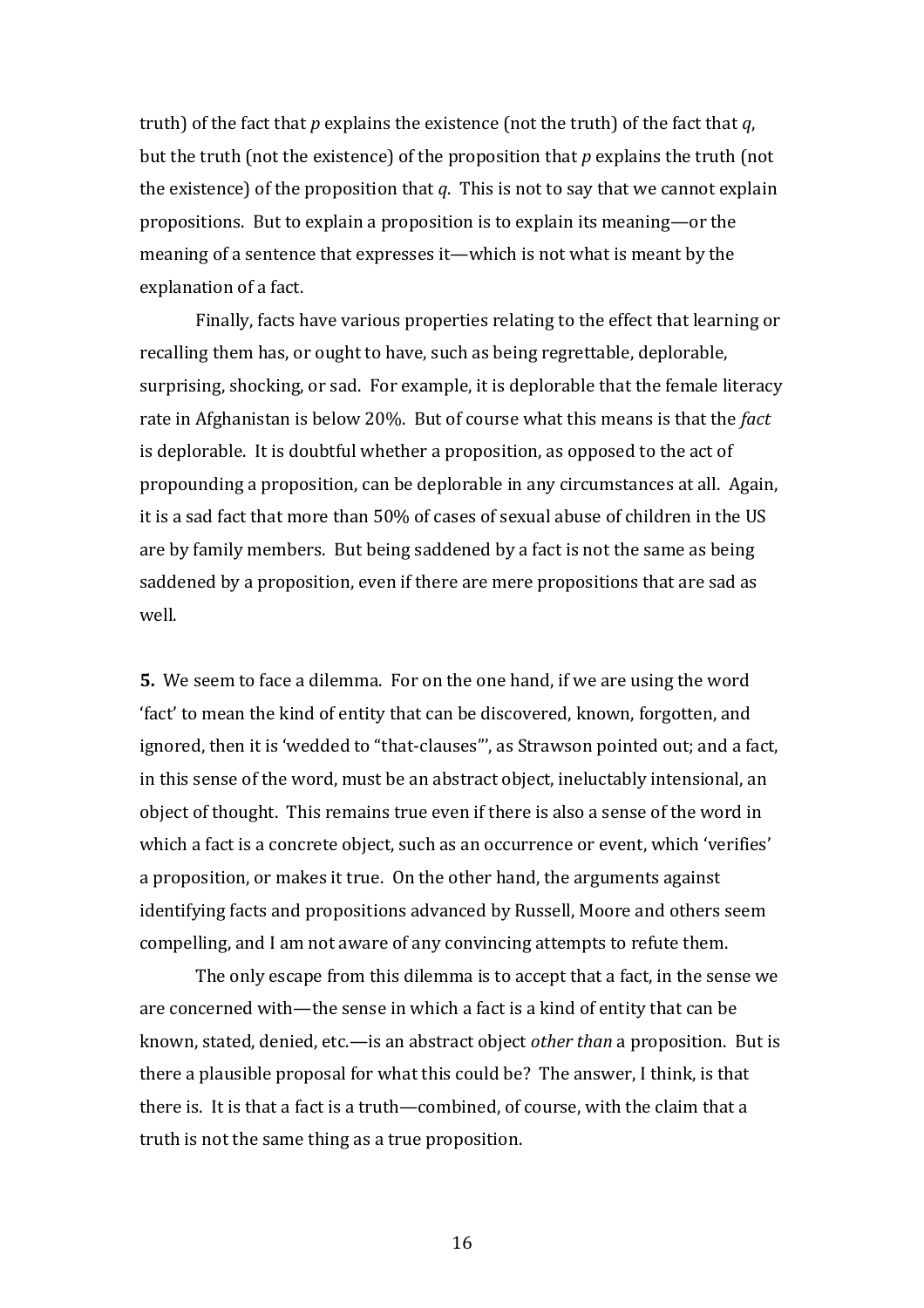The distinction between a truth and a true proposition is not new. Moore draws it explicitly, and insists that a fact is a truth, rather than a true proposition (Moore 1953, p. 308). Yet it remains common to claim without argument, or else assume, that a truth *is* simply a true proposition (e.g. Dodd 2000, p. 86). Indeed Strawson, who defended the doctrine that facts are truths for some fifty years, makes this claim in the passage quoted earlier:

A proposition, an intensional abstract item, may have many properties: it may be simple or complex; it may entail or be incompatible with this, that, or the other proposition. It may also have the property of being true; and then it may properly be called 'a truth'; and this is what a fact is—a truth. (Strawson 1998, p.403)

But there is a simple and intuitive alternative to the idea that a truth is a true proposition, namely, that is that it is the truth *of* a proposition, such as the truth of the proposition that the Earth is round. The truth *of* a proposition is not a true proposition, any more than the beauty of a place is a beautiful place, or the goodness of a man is a good man. It is an abstract particular, a trope or mode, albeit with an abstract bearer, an instance of the property of being true. But of course if the fact that *p* is the truth of the proposition that *p*, then there *is* such a fact if, and only if, the proposition that  $p$  is true.<sup>12</sup>

The proposal that a fact is the truth of a proposition therefore provides a way of escaping from the dilemma outlined above. Or to put the same point differently, it allows us to concede a share of the truth to both parties in the dispute about whether facts are abstract or concrete. For if a fact is the truth of a proposition, then Frege was right in claiming that facts are abstract, but Russell and Moore were right to deny that they are propositions.

<sup>12</sup> See Slote 1974, pp. 98*ff*; Fine 1982, p. 52. Fine attributes the proposal that a fact is the truth of a proposition to Moore, but although Moore insists that a fact is a truth, and not a true proposition, he does not define a truth in this way. He says that he does not know how to define 'the property common and peculiar to all truths', but that a truth is 'one sort of thing that is expressed by a sentence' (Moore 1953, p. 310). As far as I know, the proposal is originally due to Slote.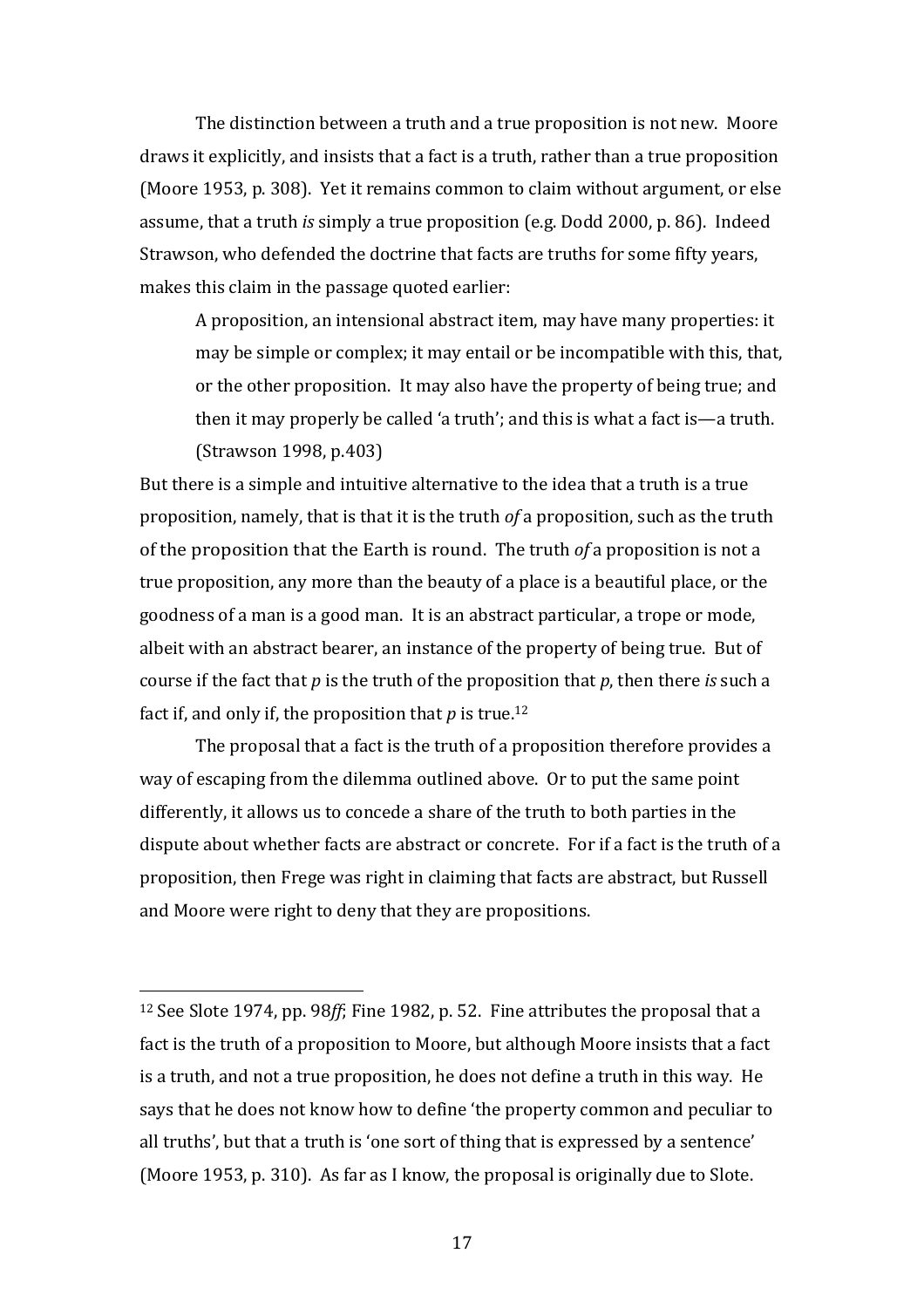The proposal that a fact is the truth of a proposition is also immune to the various arguments against identifying facts and propositions considered above. First, the truth of a proposition, unlike a proposition, cannot be either true or false. Hence, Russell's objection to identifying a fact with a true proposition, namely, that a fact cannot be either true or false, does not apply to this proposal. Second, Moore's argument, that the proposition that a certain tree is an oak, unlike the fact that it is an oak, 'is something which is and equally is whether the belief is true or false', does not count against identifying a fact with the truth of a proposition either, since there is such a truth as the truth of the proposition that *p* if, and only if, the proposition that *p* is true. Third, if we credit Eratosthenes with discovering the fact that the Earth is round, we mean that he discovered the truth of the proposition that the earth is round. Fourth, as already noted, if the fact that it has been raining explains the fact that the street is wet, then the truth of the proposition that it has been raining explains the truth of the proposition that the street is wet. Fifth, if the fact that the female literacy rate in Afghanistan is below 20% is deplorable, this means that the truth of the proposition that the female literacy rate is below 20% is deplorable. And finally, if it is a sad fact (or truth) that more than 50% of cases of sexual abuse of children in the US are by family members, this means that the truth of the proposition is sad, not the proposition itself.

**6.** The merits of the proposal that a fact (in the relevant sense) is the truth of a proposition should now be sufficiently clear without further elaboration. So I shall return to the larger question of how belief and knowledge are related.

If what a person knows, who knows that something is the case, is the fact that it is the case, whereas what a person believes, who believes that something is the case, is the proposition that it is the case, and if facts are not propositions, then knowledge cannot be a species of belief. Knowing a fact cannot be a specific way of believing it—e.g. believing it with a special kind of justification, or as a result of a special kind of process—if there is simply no such thing as believing a fact.

It might be objected that if what a person knows, who knows that something is the case, is the fact that it is the case, whereas what a person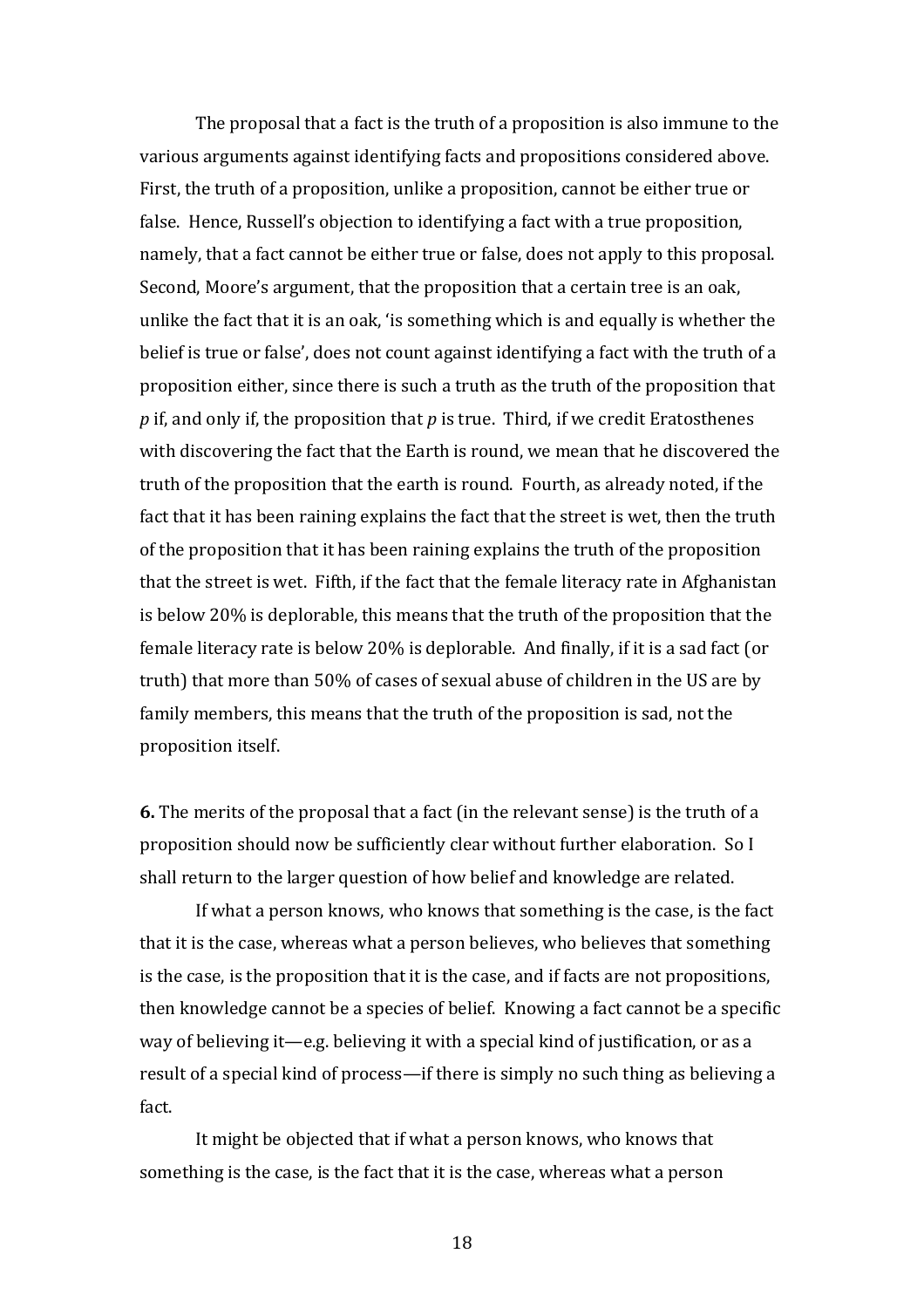believes, who believes that something is the case, is the proposition that it is the case, and if facts are not propositions, then statements like 'I always believed Philby was a traitor; now I know it' must be false. But in fact this does not follow. For 'it' need not be used anaphorically, it can also be used simply to avoid the repetition of a clause or phrase, as in 'Tom is longing for the war to end and Lucy is praying for it'. 'I always believed Philby was a traitor; now I know it' is true if, and only if, I always believed Philby was a traitor, and now I know Philby was a traitor, i.e. if, and only if, I now know the truth of the proposition that Philby was a traitor, and this is a proposition I always believed.

So it appears that we should abandon the doctrine that knowledge and belief are related as species and genus. How then *are* they related? We can approach this question from the observation that believing something to be the case tends to influence thought and behaviour in the same way as knowing it to be the case.13 In some cases, the influence of a belief can be diminished by the knowledge that one's evidence is weak or that one is affected by prejudice. In this sort of case, the extent to which one is influenced by the belief will depend on the extent to which one controls what one thinks and does by reminding oneself of such facts. But even so, if one would do X or believe Y or feel Z if one knew that *p*, then one will be disposed to do X or believe Y or feel Z if one believes that *p*.

As I mentioned earlier, this is one of the principal observations the hypothesis that knowledge is a species of belief is designed to explain. But if we reject this explanation, we can instead regard it as an explanation of the nature of belief itself. In other words, instead of defining knowledge in terms of belief, e.g. as true belief with a particular kind of source or justification, we can define the belief that *p*, i.e. the mental state of believing that *p*, as the disposition to act (think, feel) as one would if one knew that *p*. This is certainly more plausible than the traditional claim that the belief that *p* is the disposition to act (think, feel) 'as if *p*' or 'as if *p* were true', since the mere fact that something is the case need not have any influence on us at all. How would I be disposed to act if there

<sup>&</sup>lt;sup>13</sup> In the next few paragraphs I draw freely on my treatment of this question in Hyman 2015, pp. 172*f*.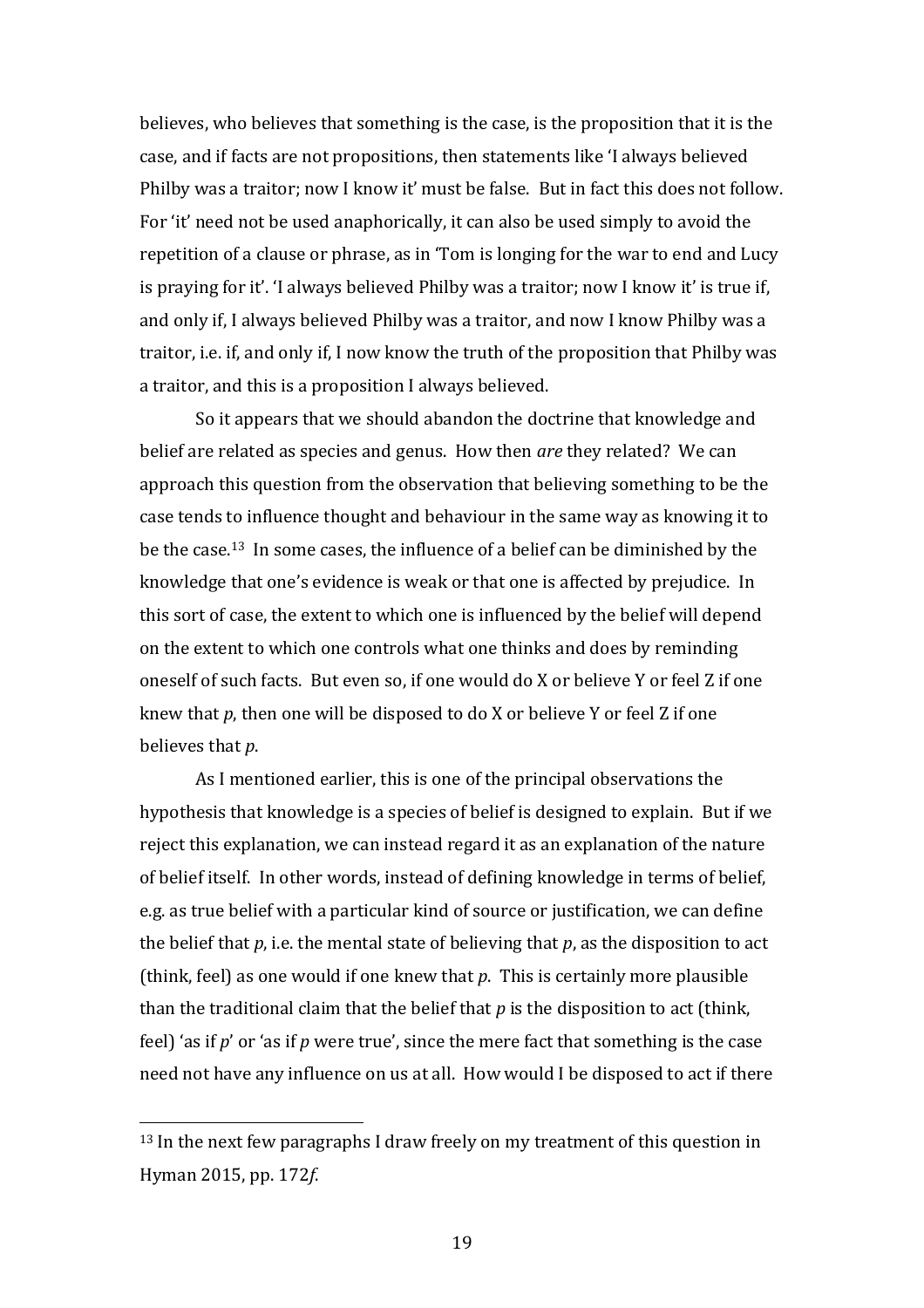were an odd number of stars in the galaxy? If the number *is* odd, then the answer must be: exactly as I *am* disposed to act. And if it is even, then the answer must be the same, since the extinction of a star a moment ago would not affect the way I am now disposed to act, unless the event happened relatively nearby. And yet I do not believe that there is an odd number of stars in the galaxy, or believe the opposite.

Braithwaite, who introduced the phrase 'disposition to act as if *p*', explains that it is to be treated as an abbreviation for 'disposition to act in ways that would be conducive to the satisfaction of one's needs if p were true' (Braithwaite 1932, p. 134). But this is not a plausible theory of belief, since plants and primitive animals have the disposition to act in ways that are conducive to satisfying their needs without having beliefs. The phrase is now generally treated as an abbreviation for 'disposition to act in ways that would be conducive to the satisfaction of one's desires if *p* were true'. But this cannot be right either, because it ignores the fact that believing subjects are not perfectly rational. Furthermore, both of these theories are unacceptably behaviouristic, since belief, like knowledge, affects thought and feeling no less than behaviour. <sup>14</sup>

The hypothesis that to believe that *p* is to be disposed to act (think, feel) as one would if one knew that *p* is therefore preferable to some of its traditional rivals. It also has the merit of explaining the fact, or supposed fact, that believing that something is the case is necessary but not sufficient for knowing that it is the case, which I identified earlier as the second main observation the hypothesis that knowledge is a species of belief is thought to explain. For if one knows that *p*, it follows trivially that one will be disposed to act (think, feel) as one would if one knew that *p*. Furthermore, if there are exceptional cases in which a person knows that *p* without believing that *p*, as some philosophers maintain, then the hypothesis proposed here can be adjusted

<sup>&</sup>lt;sup>14</sup> The hypothesis proposed here is preferable to Williamson's proposal that 'believing *p* is, roughly, treating *p* as if one knew *p*' (Williamson 2000, p. 43) for a similar reason. Treating is active, whereas the consequences of belief are also passive or receptive.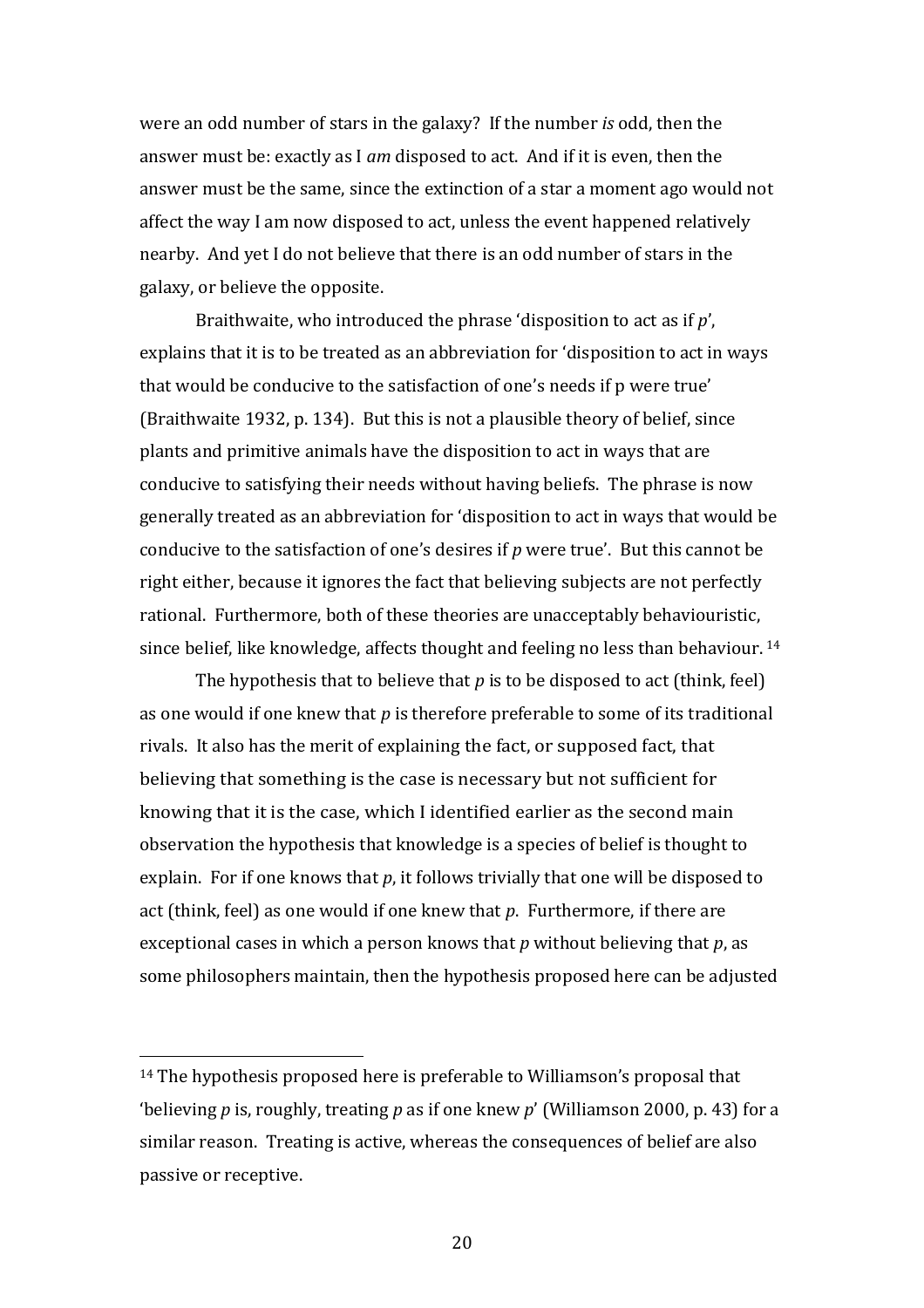to accommodate these cases without difficulty.<sup>15</sup> For we can define the belief that *p* as the disposition to act (think, feel) as one *normally or generally* would if one knew that *p*. (One normally states a fact one knows without much diffidence or doubt, one does not normally check the facts one knows repeatedly, and so on.) Indeed, it might be considered an advantage of the approach defended here that it allows us to regard the opposing views about the controversial cases—the cases that are thought by some to show that it is possible to know that *p* without believing that *p*—as reflecting subtly different conceptions of belief, neither of which, perhaps, can be definitively shown to be correct.

Thus, it may be possible to explain or analyse the concept of belief in terms of the concept of knowledge, instead of the other way around, although some beliefs, such as ones whose contents are necessarily false, or true but unknowable, present particular difficulties that a comprehensive defence of the proposal would need to address. But if an analysis of this kind is feasible, we should not infer that the concept of knowledge is in some sense a basic or primitive element in the system of mental and logical concepts we use to think and reason about the intellectual aspect of our lives. This would be a mistake for two reasons, one concerning the analysis of concepts in general and the other concerning the concept of knowledge in particular.

First, the idea that our mental and logical concepts belong to a hierarchical system, which it is the task of philosophical analysis to reveal, by identifying the simple or elementary concepts, and exhibiting the structure of the complex concepts they compose—this model of the aim and the object of philosophical analysis is no more realistic than the empiricist model of concept acquisition from which it is derived. It encourages the mistaken notion that an analysis of concept A cannot involve concept B if the analysis of concept B directly or indirectly involves concept A.<sup>16</sup> It supports the dogma that an analysis of a concept must be in terms of 'simpler' or more 'basic' concepts. And it licenses the spurious distinction between analyzable and

<sup>15</sup> See Radford 1966.

<sup>16</sup> See Grice and Strawson 1956, pp. 147*ff*; Strawson 1992, pp. 18*f*.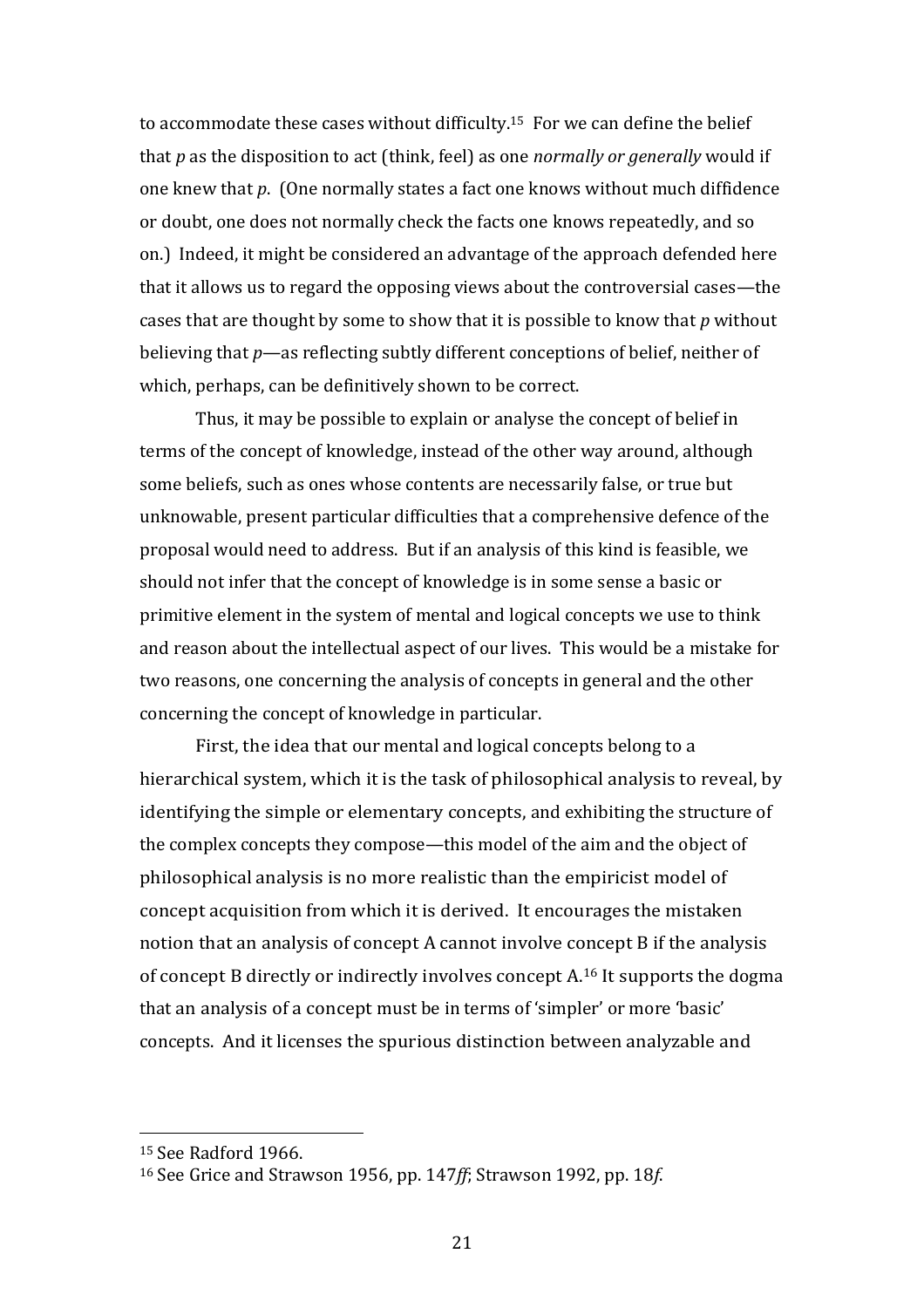unanalyzable concepts.<sup>17</sup> In reality, no concept is reducible to a concatenation of absolutely simple or elementary concepts, because there are no such concepts, and the concepts of knowledge, belief, reason, etc. belong to a system or family of intensional concepts—a network rather than a hierarchy—each of whose members can be satisfactorily defined in terms of the others, and an account of whose mutual relations provides the only analysis of any of them we can reasonably aspire to, or can need.<sup>18</sup>

Second, if the concept of knowledge cannot be analysed or defined in terms of the concept of belief, it does not follow that it cannot be analysed or defined at all. The discredited doctrine that knowledge is a species of belief still exerts such a powerful grip on epistemology that even philosophers who reject it still commonly equate the question of whether it is possible to define knowledge in terms of belief with the question of whether it is possible to define knowledge at all. But we should by now have reached the point where we can free ourselves sufficiently from the doctrine that knowledge is a species of belief to discard this equation too.19, <sup>20</sup>

<sup>18</sup> In place of the hierarchical model, Strawson proposes a 'connective' model of philosophical analysis, which abandons the distinction between analyzable concepts and unanalyzable ones, and aims to exhibit a category or 'family' of concepts, 'not as a deductive system, but as a coherent whole whose parts are mutually supportive and mutually dependent, interlocking in an intelligible way' (Strawson 1985, p. 23.) The fullest exposition of Strawson's views about 'reductive' and 'connective' analysis is in Strawson 1992, ch.2.

<sup>19</sup> I defend an alternative approach to the theory of knowledge, which is based on the thought that knowledge is a species of ability, rather than a species of belief, in Hyman 2015, ch.7.

<sup>&</sup>lt;sup>17</sup> I do not mean to deny that one concept may be 'simpler' or more 'basic' than another in the sense that it is possible to grasp the more basic concept without grasping the less basic one, but not the other way around. For example, the concept of division is more basic than the concept of a prime number, in this sense.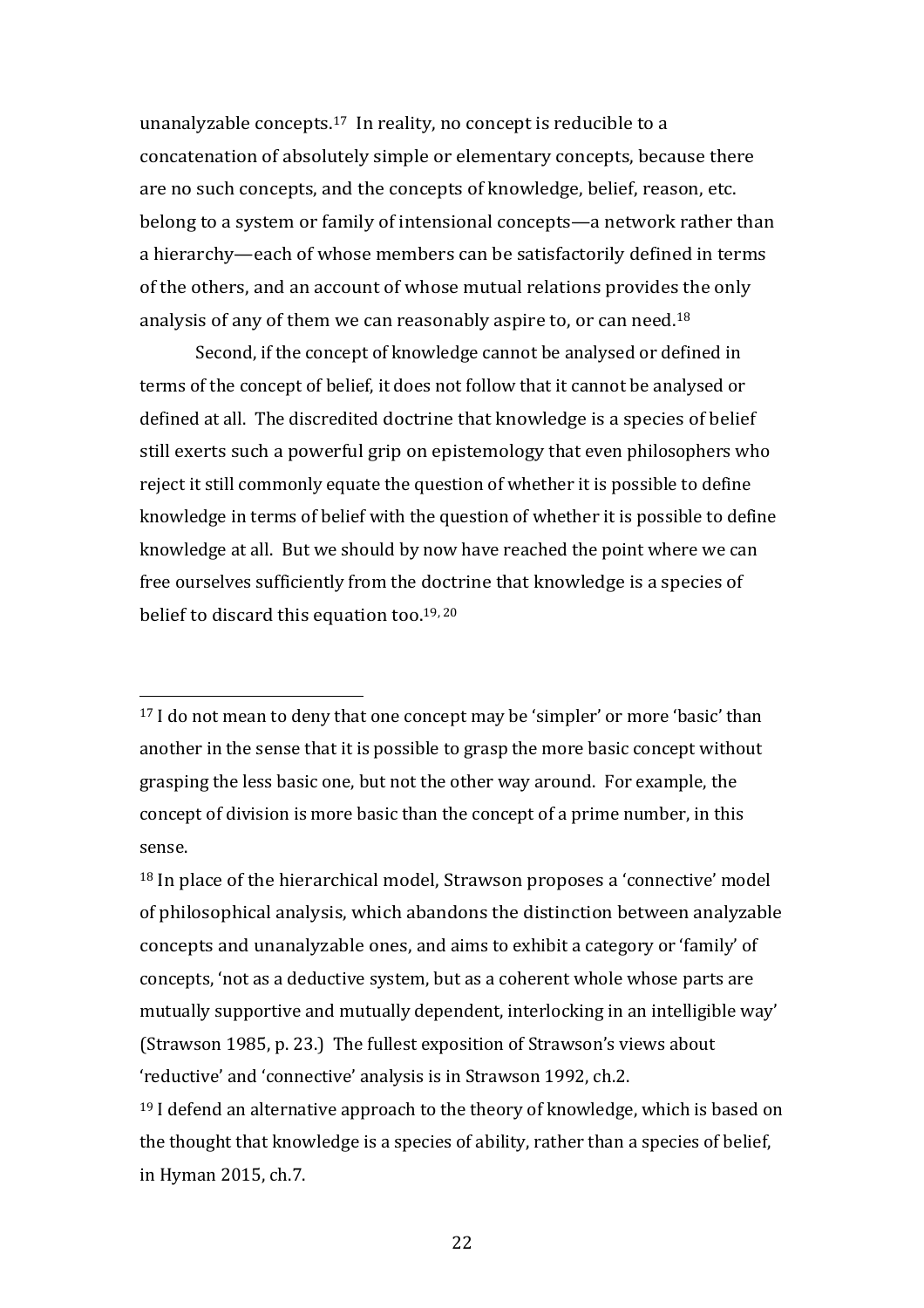## **References**

Armstrong, David 1993: 'A World of States of Affairs'. *Philosophical Perspectives* 7, pp. 429–440.

Austin, J.L. 1979: *Philosophical Papers*. Oxford: Oxford University Press. Austin, J.L. 1964: *Sense and Sensibilia*. Oxford: Oxford University Press.

Braithwaite, R. 1932: 'The Nature of Believing'. *Proceedings of the Aristotelian Society* 33, pp. 129–46.

Cartwright, Richard: *Philosophical Essays*. Cambridge, Mass.: MIT Press. Dodd, Julian 2000: *An Identity Theory of Truth*. Houndmills: Palgrave.

Fine, Kit 1982: 'First-Order Modal Theories III: Facts'. *Synthese* 53, pp. 43–122. Frege, Gottlob 1977: *Logical Investigations*. Oxford: Basil Blackwell.

Grice, H.P., & Strawson, P.F. 1956: 'In Defence of a Dogma'. *The Philosophical Review* 65, pp. 141-158.

Hahn, L.E. 1998: *The Philosophy of P.F. Strawson*. La Salle, Ill.: Open Court. Holton, Richard 2017: 'Facts, Factives, and Contra-Factives'. *Aristotelian Society Supplementary Volume* 91, pp. 000-000.

Horwich, Paul 1998: *Truth*. Second edition. Oxford: Oxford University Press. Hyman, John 2015: *Action, Knowledge, and Will*. Oxford: Oxford University Press.

Künne, Wolfgang 2003: *Conceptions of Truth*. Oxford: Oxford University Press.

Lowe, Jonathan 2001: *The Possibility of Metaphysics*. Oxford: Oxford University Press.

Moore, G.E. 1953: *Some Main Problems of Philosophy*. London: Allen & Unwin. Quirk, Randolph, et al. 1985: *A Comprehensive Grammar of the English Language.* Harlow: Longman.

<sup>20</sup> I am most grateful to Maria Alvarez, Hans-Johann Glock, and Natalia Waights Hickman for their comments on an earlier draft of this article.